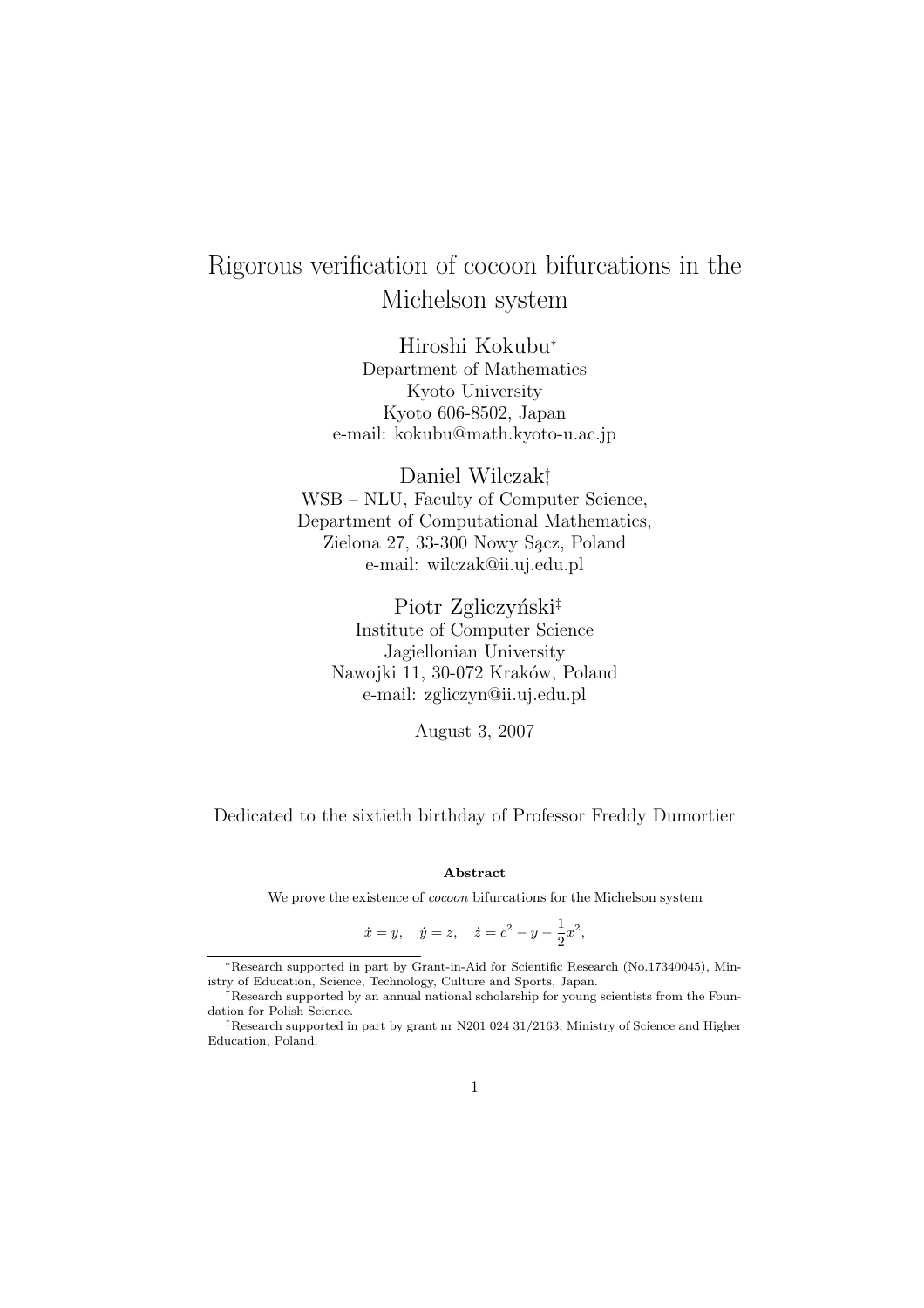where  $(x, y, z) \in \mathbb{R}^3$  and  $c \in \mathbb{R}_+$  is a parameter, based on the theory given in [5]. The main difficulty lies in the verification of the (topological) transversality of some invariant manifolds in the system. The proof is computer assisted and combines topological tools including covering relations and the smooth ones using the cone conditions. These new techniques developed in this paper will have broader applicability to similar global bifurcation problems.

AMS classification numbers: 37G15, 35B40, 65G20

Keywords: cocoon bifurcation, topological transversality, covering relations, cone conditions, computer assisted proof

### 1 Introduction

The goal of this paper is to rigorously prove the existence of cocoon bifurcation [5] for the Michelson system [12]

$$
\begin{array}{rcl}\n\dot{x} &=& y\\
\dot{y} &=& z\\
\dot{z} &=& c^2 - y - \frac{1}{2}x^2\n\end{array} \tag{1}
$$

The Michelson system arises, on one hand, as the travelling wave equation of a PDE called the Kuramoto-Shivashinsky equation, and on the other hand, as a part of the limit family of the unfolding of a codimension three nilpotent vector field singularity, see [4, 5] and references therein for the details.

The Michelson system (1) has the following basic properties among others:

• The system is reversible with respect to the involution [10]

$$
R(x, y, z) = (-x, y, -z).
$$
 (2)

This means that the transformation of the form

$$
(t, (x, y, z)) \mapsto (-t, R(x, y, z))
$$

preserves orbits of (1).

• For  $c > 0$  there are only two equilibrium points at

$$
x_{\pm} = (\pm \sqrt{2}c, 0, 0), \tag{3}
$$

both are of saddle-focus type with  $\dim(W^u(x_+)) = \dim(W^s(x_-)) = 2$ .

It was proven in  $[13]$  that, for c sufficiently large, there exists for  $(1)$  a unique transverse heteroclinic orbit connecting  $x_+$  and  $x_-,$  given by the intersection of two-dimensional  $W^u(x_+)$  and  $W^s(x_-)$ , and the equilibrium points together with the heteroclinic orbit form the maximal bounded invariant set for  $(1)$ .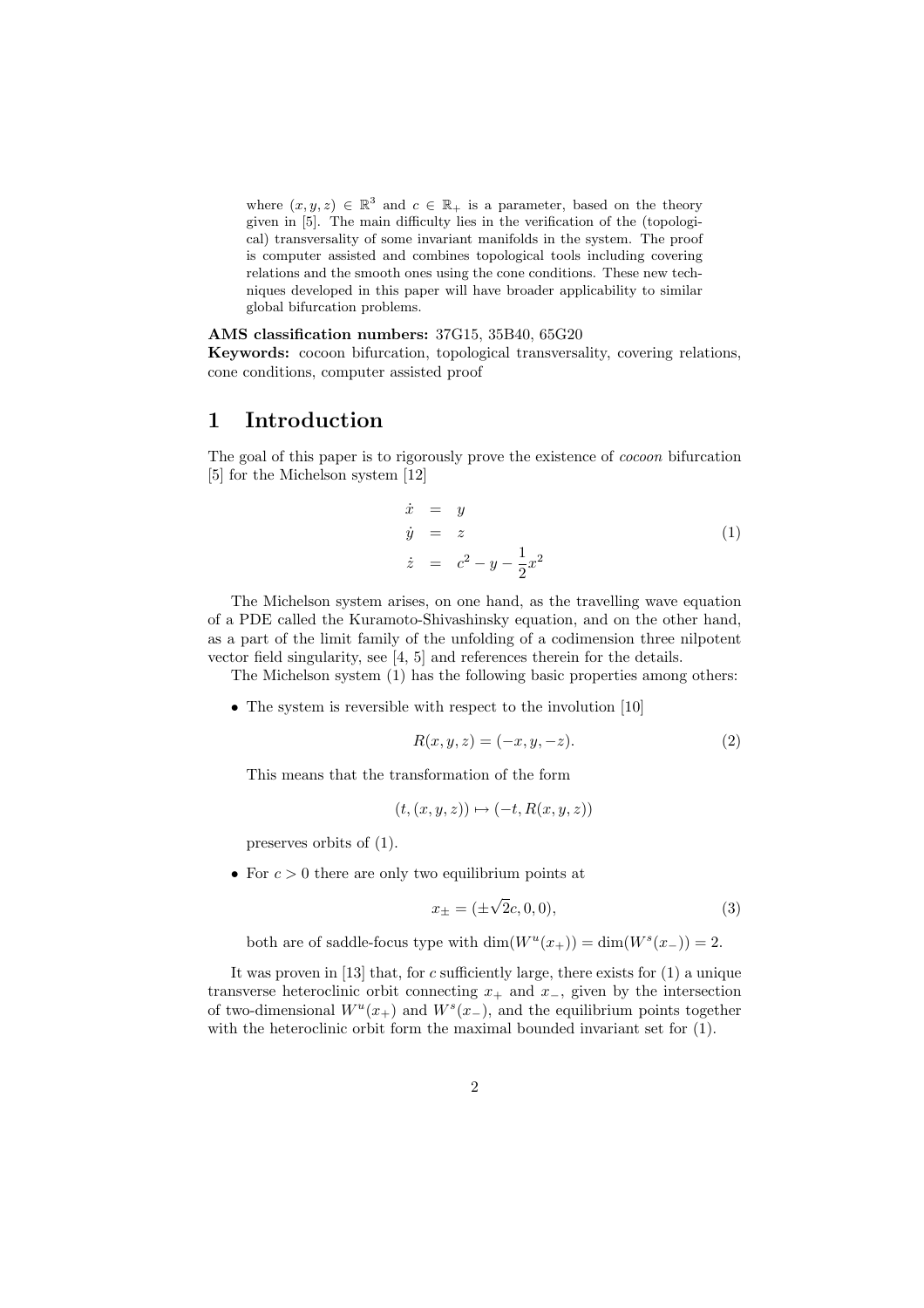When the parameter c decreases, the numerical results in  $[12, 11]$  show that (1) exhibits an infinite sequence of heteroclinic bifurcations due to the tangency of  $W^u(x_+)$  and  $W^s(x_-)$ , each of which creates a pair of new transverse heteroclinic orbits. Also numerically, the sequence of values of  $c$  for which these bifurcations occur converges to  $\bar{c} \approx 1.2662$ . At this value, there appears a saddle-node bifurcation that creates a periodic orbit  $\gamma_*$ . The sequence of bifurcations that appear before and after  $c = \bar{c}$  was studied by Lau[11] mainly numerically, and was called the "cocoon" bifurcation, because of the shape of the invariant manifolds controlling the process.

Dumortier, Ibañez and the first author of this paper [5] studied the cocoon bifurcation from a theoretical and more general point of view, and explained its occurrence as a consequence of the presence of an organizing center called the cusp-transverse heteroclinic chain, which is defined as follows:

Let  $X_{\lambda}$  be a one-parameter family of vector fields on  $\mathbb{R}^{3}$  having the following properties:

- (H1) each of the vector fields  $X_{\lambda}$  is reversible with respect to the linear involution R with  $\dim(\text{Fix}(R)) = 1$ , where  $\text{Fix}(R)$  is the fixed point subspace of R
- (H2) There exist two hyperbolic equilibrium points  $x_{\pm} \notin \text{Fix}(R)$  which are symmetric under the involution R and such that  $\dim(W^u(x_+)) = \dim(W^s(x_-)) = 2.$

**Definition 1** [5, Definition 1.3] Under the conditions  $(H1)$  and  $(H2)$ , we say the family  $X_{\lambda}$  exhibits a *cocooning cascade of heteroclinic tangencies* centered at  $\lambda_*$ , if there is a closed solid torus T with  $x_{\pm} \notin T$  and a monotone infinite sequence of parameters  $\lambda_n$  converging to  $\lambda_*$ , for which the corresponding vector field  $X_{\lambda_n}$  has a tangency of  $W^u(x_+)$  and  $W^s(x_-)$  such that the heteroclinic tangency orbit intersects with  $T$  and has its length within  $T$  tending to infinity as  $n \to \infty$ .

**Definition 2** [5, Definition 1.4] A family of vector fields  $X_{\lambda}$  on  $\mathbb{R}^{3}$  satisfying (H1) and (H2) is said to have a *cusp-transverse heteroclinic chain* at  $\lambda = \lambda_0$ , if the following three conditions hold:

(C1)  $X_{\lambda_0}$  has a saddle-node periodic orbit  $\gamma_*$  which is symmetric under the involution R.

Here the saddle-node periodic orbit is meant by a periodic orbit whose Poincaré map has the unity as its eigenvalue. Under the presence of the reversibility, this implies that the other eigenvalue of the linearized Poincaré map is also the unity. See the discussion in the beginning of Section 7.

(C2) The saddle-node periodic orbit  $\gamma_*$  is generic and generically unfolded in  $X_{\lambda}$  under the reversibility with respect to R. Here the genericity means that some of the derivatives of the Poincaré map for the saddle-node periodic orbit are non-zero, see Section 7 and [5] for more details.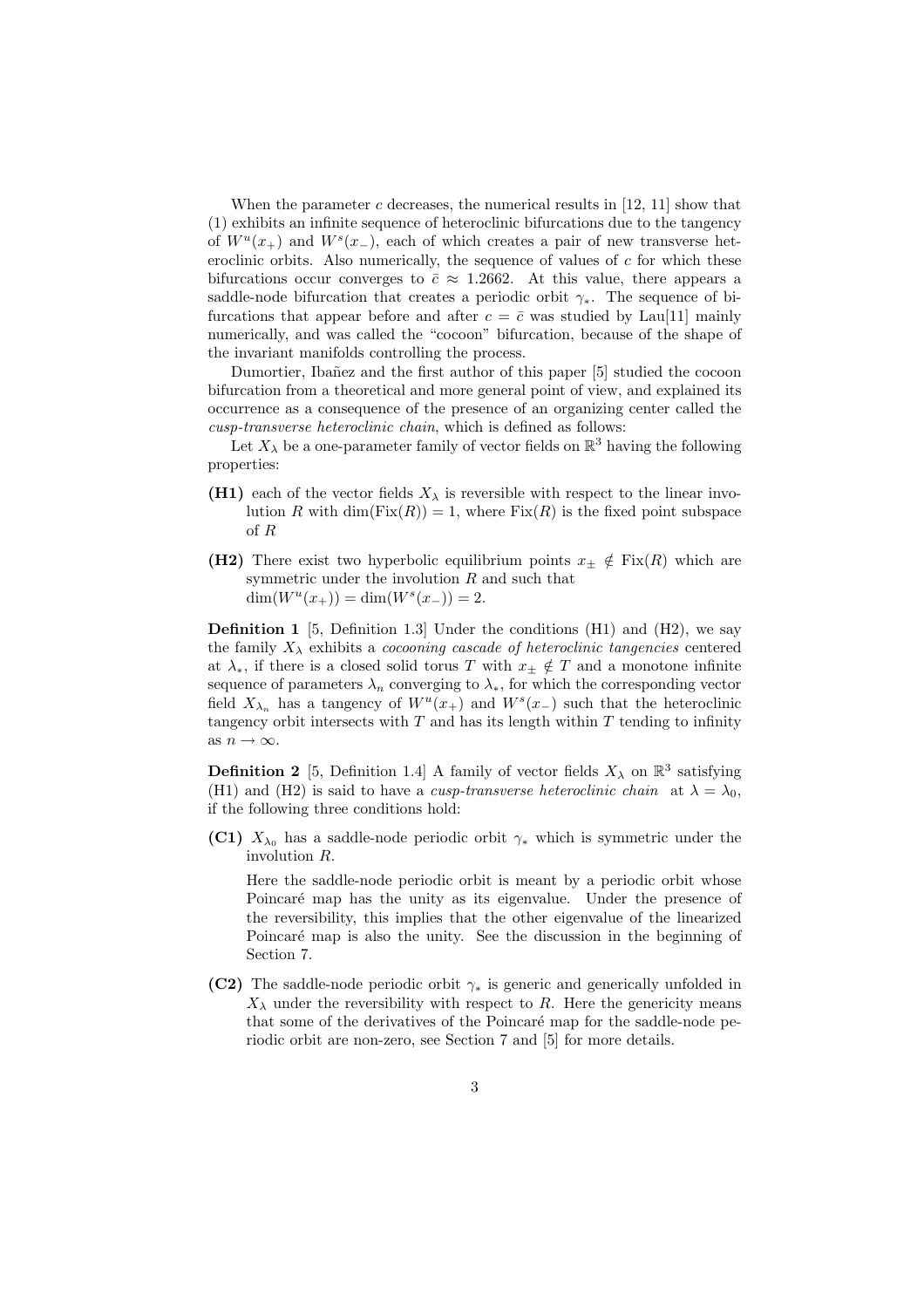(C3)  $W^u(\gamma_*)$  and  $W^s(x_-)$ , as well as  $W^s(\gamma_*)$  and  $W^u(x_+)$ , intersect transversely, where  $W^u(\gamma_*)$  and  $W^s(\gamma_*)$  stand for the stable and unstable sets of the non-hyperbolic periodic orbit  $\gamma_*$ .

The name *cusp-transverse* comes from the fact that under the genericity condition (C2) from results in [6] (cited as Theorem 2.4 in [5]) it follows that, the Poincaré map along the saddle-node periodic orbit has a fixed point whose stable and unstable sets form a cusp (see Figure 1). Condition (C3) says that they intersect transversely stable and unstable manifolds of equilibrium points  $x_{+}$ . Under the bifurcation, the saddle-node periodic orbit will split into two periodic orbits for  $\lambda$  on the one side of  $\lambda_*$ , while no periodic orbit will present near  $\gamma_*$  for  $\lambda$  on the other side of  $\lambda_*$ . The cocooning cascade occurs for the latter values of  $\lambda$ .



Figure 1: The stable and unstable set of the saddle-node periodic orbit on the Poincaré section [5]

The following theorem was proved in [5, Theorem 1.5]

**Theorem 1** Let  $X_{\lambda}$  ba a smooth family of reversible vector fields on  $\mathbb{R}^{3}$  with (H1) and (H2). Suppose that at  $\lambda = \lambda_0$  the corresponding vector field  $X_{\lambda_0}$  has a cusp-transverse heteroclinic chain. Then the family exhibits a cocooning cascade of heteroclinic tangencies centered at  $\lambda_0$ .

In order to apply this theorem to the Michelson system (1), one has to verify the presence of the cusp-transverse heteroclinic chain including the conditions  $(C1)$ - $(C3)$ . All but  $(C3)$  are relatively easy to check by interval arithmetic, but it is not straightforward to verify the transversality in (C3), because the stable and unstable sets are associated to a non-hyperbolic periodic orbit and therefore a standard technique for rigorous enclosure of these manifolds does not work. Nevertheless, we have succeeded in proving the existence of a cusp-transverse heteroclinic chain in the Michelson system, and hence we have obtained a computer assisted proof of the following fact: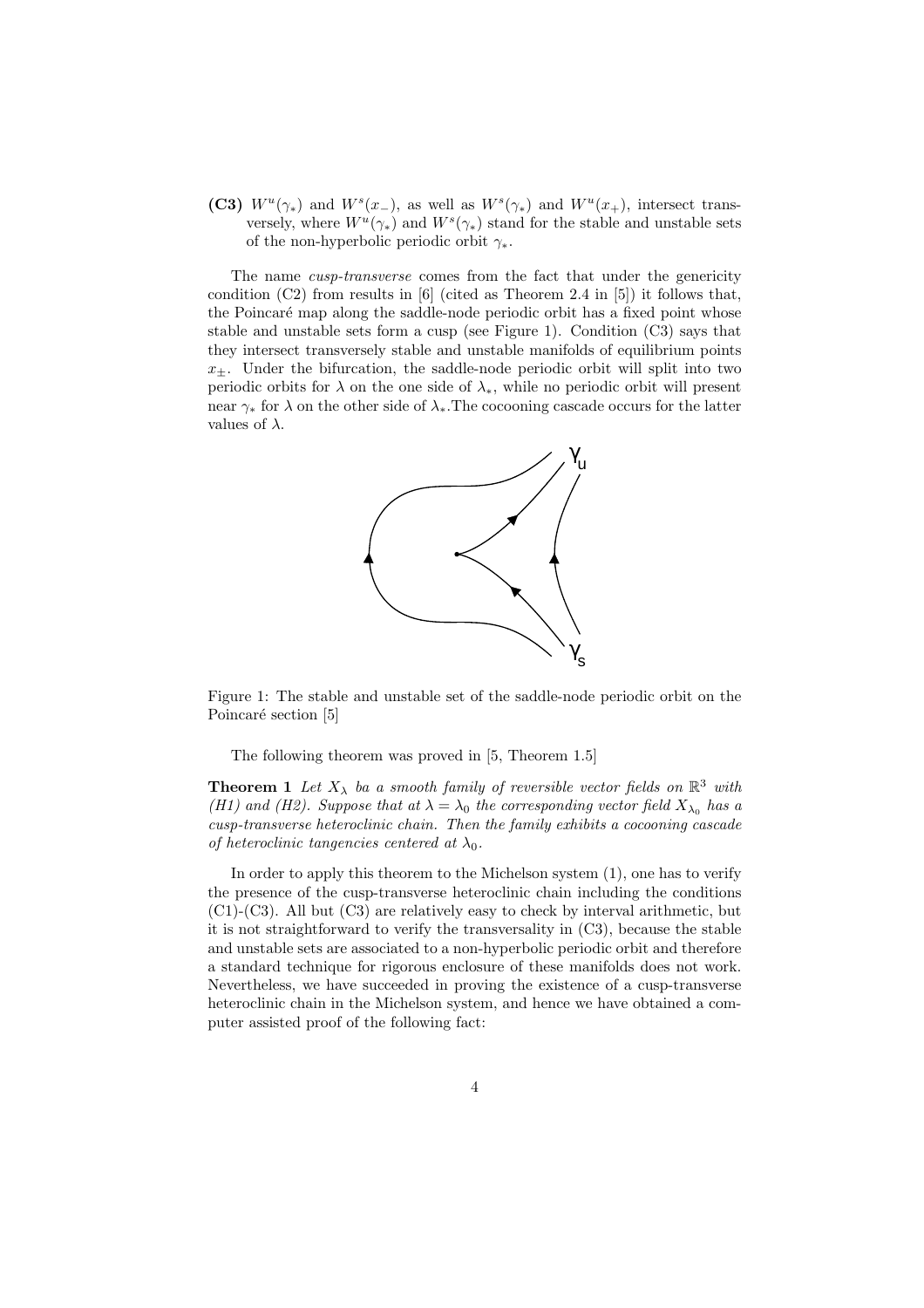Theorem 2 There exists  $c_{\infty} \in [1.2662323370670545, 1.2662323370713253]$  (compare Theorem 12), such that Michelson system (1) exhibits a cocooning cascade of heteroclinic tangencies centered at  $c_{\infty}$ .

The proof of this theorem is based on the ideas from the proof of Theorem 1, but replaces the condition (C3) by its topological version:

(C3t)  $W^u(\gamma_*)$  and  $W^s(x_-)$ , as well as  $W^s(\gamma_*)$  and  $W^u(x_+)$ , intersect. Moreover, these intersections are topologically transverse.

Since the main idea of proving Theorem 1 in [5, Theorem 1.5] uses topological arguments like the intermediate value theorem, it is obvious to see that all arguments used in the proof are also valid, even if the condition (C3) is replaced by (C3t). Therefore, once we verify the weaker condition (C3t), we can conclude the cocooning cascade of heteroclinic tangencies centered at  $c_{\infty}$ .

In this paper, we use rigorous numerical methods developed by CAPD group  $[2, 21, 22]$  to verify the conditions  $(C1, C2, C3t)$ .

While this paper focuses on the proof the existence of the cocoon bifurcation in a concrete system, the approach used in this paper is general and can be without any changes applied to other systems with a similar bifurcation. A new result in this context is the existence of a Lyapunov function at the bifurcation point - see Lemma 16 (after we finished our paper we learned that this fact in a context of behavior of stable and unstable curves of the degenerate fixed point has been also established by Fontich in [7], see also the short discussion at the beginning of Section 9.1). Another new aspect is the introduction of the notion of the h-set with cones, which allows to link a topological tool, the covering relation, with cone conditions, a standard object in the smooth hyperbolic dynamics. This is used to rigorously estimate the stable and unstable manifolds of fixed points or periodic orbits.

### 2 Notation

#### 2.1 Intervals

Frequently, when discussing computer assisted proofs of some facts we will use the notion of an interval hull of some object, which will be always denoted by [A], where A is the mathematical object. Below we give a precise definition of the interval hull for the objects we are using in present work.

**Definition 3** Let  $h : \mathbb{R}^n \to \mathbb{R}$ ,  $f : \mathbb{R}^n \to \mathbb{R}$  be a  $C^2$  map,  $g : \mathbb{R}^n \to \mathbb{R}^n$  be a  $C^1$ map and  $U \subset \mathbb{R}^n$ . We define

$$
[h(U)] = [\inf_{x \in U} h(x), \sup_{x \in U} h(x)]
$$
  
\n
$$
[Dg(U)] = \left\{ A \in \mathbb{R}^{n \times n} \mid \forall_{ij} A_{ij} \in \left[ \frac{\partial g_i}{\partial x_j}(U) \right] \right\}
$$
  
\n
$$
[D^2 f(U)] = \left\{ A \in \mathbb{R}^{n \times n} \mid A = A^T, \forall_{ij} A_{ij} \in \left[ \frac{\partial^2 f}{\partial x_i \partial x_j}(U) \right] \right\}
$$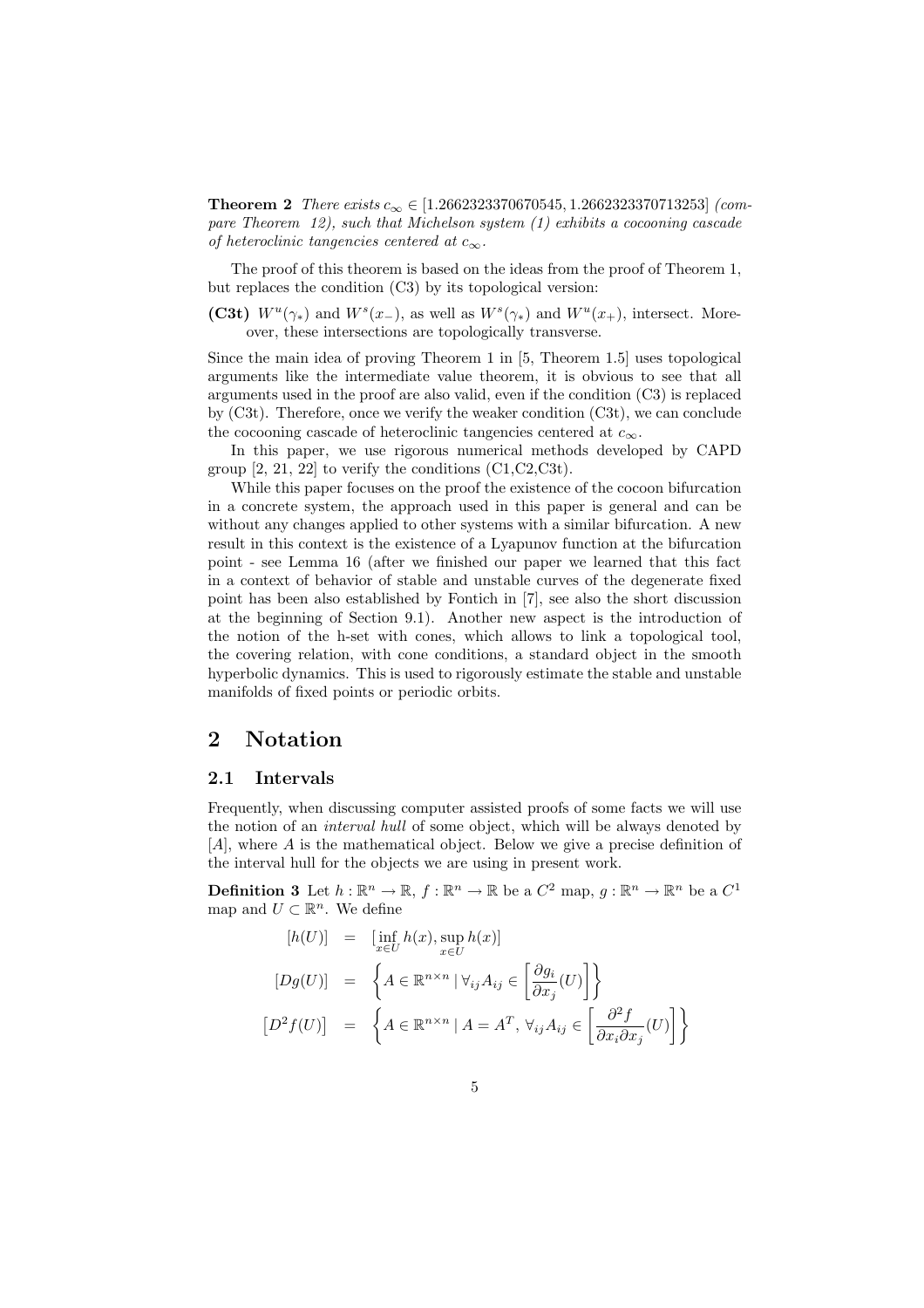#### 2.2 Other notation

For a map  $R: X \to X$ , its fixed point set is denoted by  $Fix(R) = \{x \in X \mid$  $R(x) = x$ .

In  $\mathbb{R}^n$ , unless it is stated otherwise, we will use the euclidian norm  $||x|| =$  $\frac{1}{i}x_i^2$  to measure distances. Let  $x_0 \in \mathbb{R}^s$ , then  $B_s(x_0, r) = \{z \in \mathbb{R}^2 \mid ||x_0 - x|| \leq r \}$  $|z| < r$  and  $B_s = B(0, 1)$ .

We will often consider maps and points in  $\mathbb{R}^u \times \mathbb{R}^s$ . For  $z \in \mathbb{R}^u \times \mathbb{R}^s$  we will usually call x the first coordinate, and y the second one. Hence  $z = (x, y)$ , where  $x \in \mathbb{R}^u$  and  $y \in \mathbb{R}^s$ . We will also use the projection maps  $\pi_1(z) = \pi_x(z) = x$ and  $\pi_2(z) = \pi_y(z) = y$ .

Let  $z \in \mathbb{R}^n$  and  $U \subset \mathbb{R}^n$  be a compact set and  $f: U \to \mathbb{R}^n$  be a continuous map, such that  $z \notin f(\partial U)$ . Then the local Brouwer degree [16] of f on U at z is defined and will be denoted by  $deg(f, U, z)$ .

By  $f: U \rightarrow W$  we will denote a partial (or local map), which means that the domain of  $f$  is contained in  $U$ .

## 3 Covering relations, horizontal and vertical disks

Notions of covering relation, horizontal and vertical disks between sets are the main topological tool used to establish the existence of topologically transverse intersections. For the convenience of the reader we will recall here their definitions and basic theorems about them.

**Definition 4** [8, Definition 1] An h-set, N, is a quadruple  $(|N|, u(N), s(N), c_N)$ such that

- |N| is a compact subset of  $\mathbb{R}^n$
- $u(N), s(N) \in \{0, 1, 2, \dots\}$  are such that  $u(N) + s(N) = n$
- $c_N : \mathbb{R}^n \to \mathbb{R}^n = \mathbb{R}^{u(N)} \times \mathbb{R}^{s(N)}$  is a homeomorphism such that

$$
c_N(|N|) = \overline{B_{u(N)}} \times \overline{B_{s(N)}}.
$$

We set

$$
\dim(N) := n,
$$
  
\n
$$
N_c := \overline{B_{u(N)}} \times \overline{B_{s(N)}},
$$
  
\n
$$
N_c^- := \partial B_{u(N)} \times \overline{B_{s(N)}},
$$
  
\n
$$
N_c^+ := \overline{B_{u(N)}} \times \partial B_{s(N)},
$$
  
\n
$$
N^- := c_N^{-1}(N_c^-), \quad N^+ = c_N^{-1}(N_c^+).
$$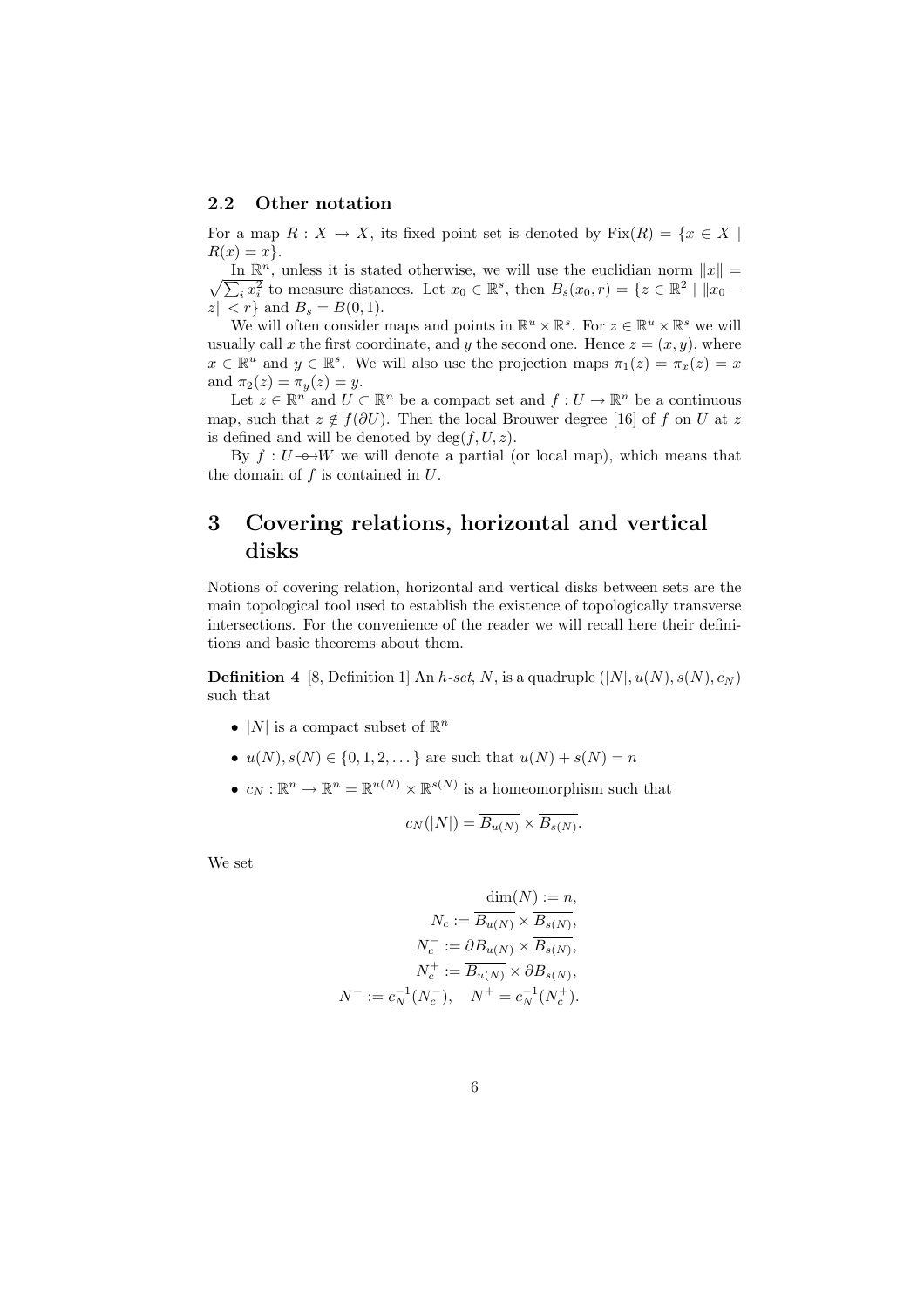Hence an  $h$ -set  $N$  is a product of two closed balls in some coordinate system. The numbers  $u(N)$  and  $s(N)$  are called the nominally unstable and nominally stable dimensions, respectively. The subscript  $c$  refers to the new coordinates given by homeomorphism  $c_N$ . Observe that if  $u(N) = 0$ , then  $N^- = \emptyset$  and if  $s(N) = 0$ , then  $N^+ = \emptyset$ .

**Definition 5** [19, Definition 2.2] Assume that  $N, M$  are h-sets, such that  $u(N) =$  $u(M) = u$  and let  $f: N \to \mathbb{R}^{\dim(M)}$  be continuous. Let  $f_c = c_M \circ f \circ c_N^{-1}$ :  $N_c \to \mathbb{R}^u \times \mathbb{R}^{s(M)}$ . We say that N f-covers M, denoted by

$$
N \stackrel{f}{\Longrightarrow} M,
$$

if the following two conditions are satisfied

**1.** there exists a homotopy  $h: [0,1] \times N_c \to \mathbb{R}^u \times \mathbb{R}^{s(M)}$  such that

$$
h_0 = f_c,\t\t(4)
$$

$$
h([0,1], N_c^-) \cap M_c = \emptyset, \tag{5}
$$

$$
h([0,1], N_c) \cap M_c^+ = \emptyset. \tag{6}
$$

**2.** There exists a linear map  $A : \mathbb{R}^u \to \mathbb{R}^u$  such that

$$
h_1(p,q) = (A(p),0), \text{ for } p \in \overline{B_u} \text{ and } q \in \overline{B_{s(N)}}, \tag{7}
$$

$$
A(\partial B_u) \quad \subset \quad \mathbb{R}^u \setminus \overline{B_u}.\tag{8}
$$

Observe that in the above definition  $s(N)$  and  $s(M)$  can be different.

**Definition 6** [20, Definition 10] Let N be an h-set. Let  $b : \overline{B_{u(N)}} \to |N|$  be continuous and let  $b_c = c_N \circ b$ . We say that b is a horizontal disk in N if there exists a homotopy  $h : [0,1] \times \overline{B_{u(N)}} \to N_c$ , such that

$$
h_0 = b_c \tag{9}
$$

$$
h_1(x) = (x, 0), \quad \text{for all } x \in \overline{B_{u(N)}} \tag{10}
$$

$$
h(t, x) \in N_c^-, \quad \text{for all } t \in [0, 1] \text{ and } x \in \partial B_{u(N)} \tag{11}
$$

We will say that  $b$  is a proper horizontal disk in  $N$  if it is a horizontal disk in N and  $b(\overline{B_{u(N)}}) \cap N^+ = \emptyset$ .

**Definition 7** [20, Definition 11] Let N be an h-set. Let  $b : \overline{B_{s(N)}} \to |N|$  be continuous and let  $b_c = c_N \circ b$ . We say that b is a vertical disk in N if there exists a homotopy  $h : [0,1] \times \overline{B_{s(N)}} \to N_c$ , such that

$$
h_0 = b_c
$$
  
\n
$$
h_1(x) = (0, x), \quad \text{for all } x \in \overline{B_{s(N)}}
$$
  
\n
$$
h(t, x) \in N_c^+, \quad \text{for all } t \in [0, 1] \text{ and } x \in \partial B_{s(N)}.
$$
 (12)

We will say that  $b$  is a proper vertical disk in  $N$  if it is a vertical disk in  $N$ and  $b(\overline{B_{s(N)}}) \cap N^- = \emptyset$ .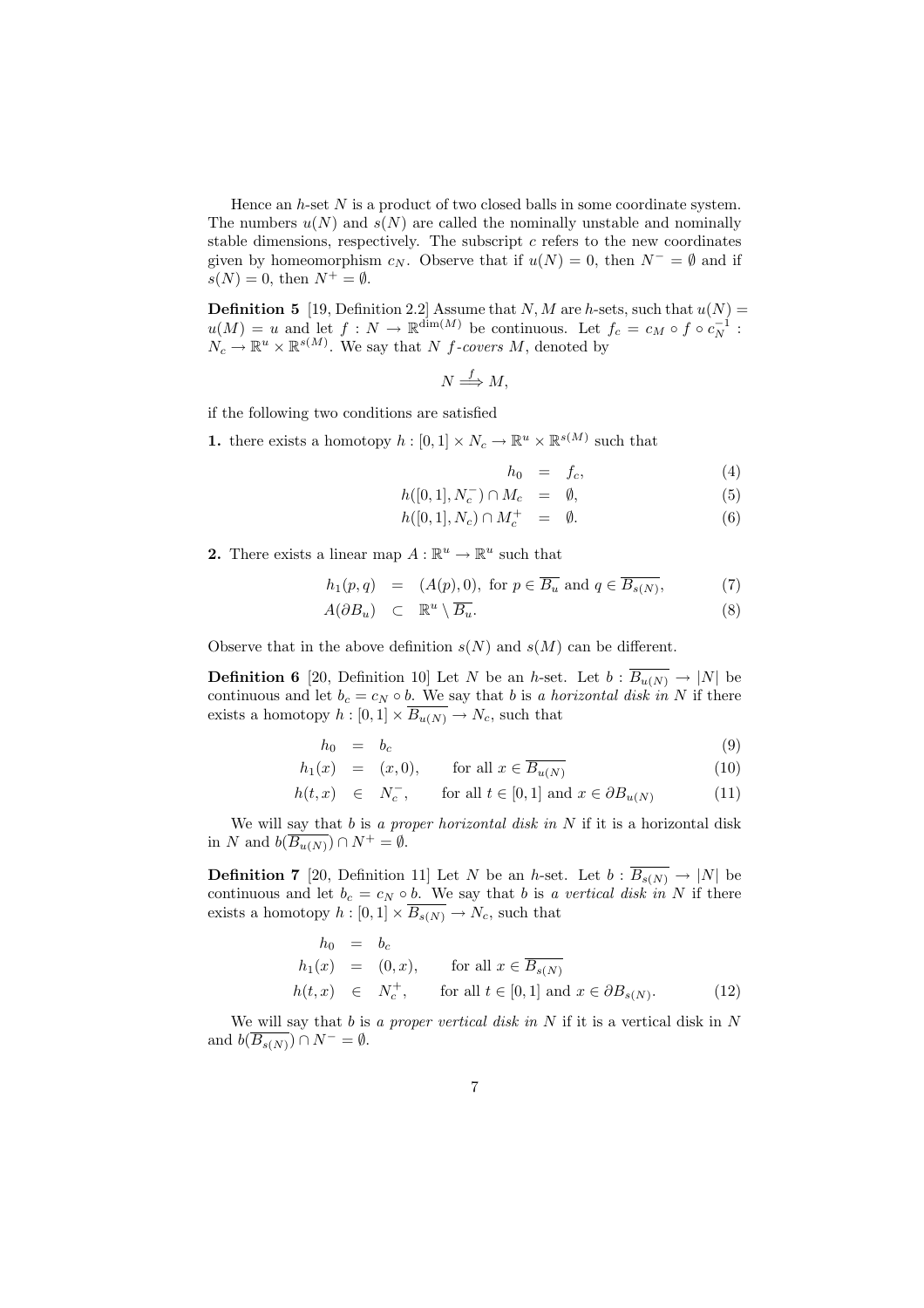**Definition 8** Let N be an h-set in  $\mathbb{R}^n$  and b be a horizontal (vertical) disk in *N*. We will say that  $x \in \mathbb{R}^n$  belongs to b, when  $b(z) = x$  for some  $z \in \text{dom}(b)$ . Let  $Z \subset \mathbb{R}^n$ . We will say that Z contains disk b if for all  $x \in \text{dom}(b)$  holds  $b(x) \in Z$ .



Figure 2: A horizontal disk in an h-set N with  $u(N) = 2$  and  $s(N) = 1$  (left). A vertical disk in an h-set N with  $u(N) = 2$  and  $s(N) = 1$  (right).

#### 3.1 Representation of h-sets

In the present paper we will use only  $h$ -sets possessing exactly one unstable direction. Therefore we use the following representation. An h-set N in  $\mathbb{R}^n$ may be defined by specifying a sequence  $(x, u, s_1, \ldots, s_{n-1})$ , where  $x, u, s_i \in \mathbb{R}^n$ ,  $i = 1, 2, \ldots, n - 1$  are such that  $u, s_1, \ldots, s_{n-1}$  are linearly independent. We then set

$$
|N| = \{v \in \mathbb{R}^n \mid \exists_{t_1, t_2, ..., t_n \in [-1, 1]} v = x + t_1 s_1 + \dots + t_{n-1} s_{n-1} + t_n u\}
$$
  
=  $x + [-1, 1] \cdot u + [-1, 1] \cdot s_1 + \dots + [-1, 1] \cdot s_{n-1}.$ 

and take  $u$  as the nominally unstable direction and  $s_i$  as the nominally stable directions. The homeomorphism  $c_N$  is taken as the affine map  $c_N(v) = M^{-1}(v$ x), where  $M = [u^T, s_1^T, \ldots, s_{n-1}^T]$  is a square matrix. In this representation  $N_c = \overline{B_1} \times \overline{B_{n-1}} = [-1,1]^n$  is a product of unit balls in the maximum norm. In such a situation we will write  $N = \mathfrak{h}(x, u, s_1, s_2, \ldots, s_{n-1}).$ 

Given an h-set  $N = \mathfrak{h}(c, u, s)$  on the plane by  $N^r$ ,  $N^l$ ,  $N^t$  and  $N^b$  we denote the right, left, top and bottom edge of  $|N|$ , respectively. More precisely,

$$
N^{r} = c + u + [-1, 1] \cdot s
$$
  
\n
$$
N^{l} = c - u + [-1, 1] \cdot s
$$
  
\n
$$
N^{t} = c + [-1, 1] \cdot u + s
$$
  
\n
$$
N^{b} = c + [-1, 1] \cdot u - s
$$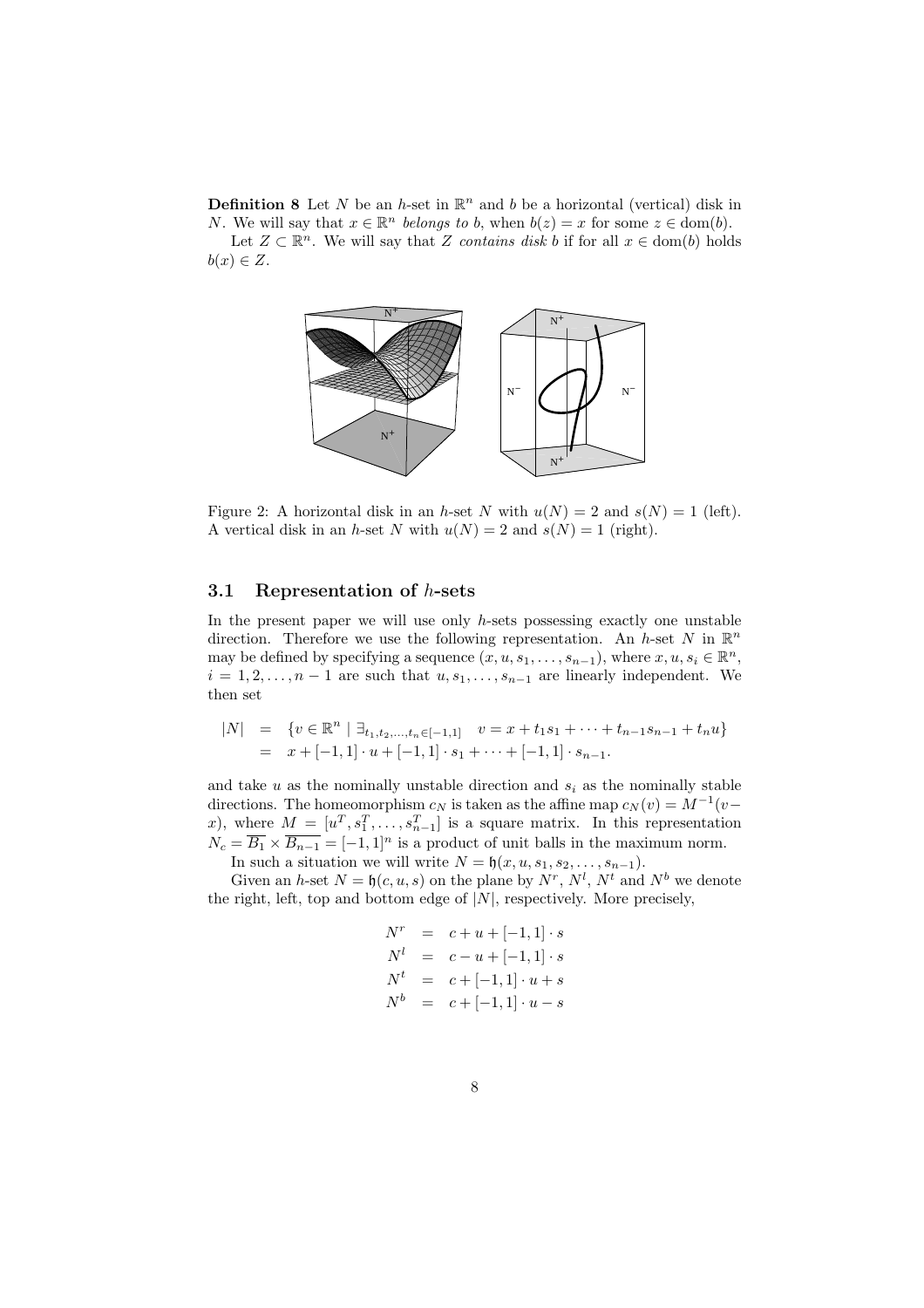#### 4 Topologically transverse intersections

**Definition 9** Assume that  $M_1$  and  $M_2$  are manifolds immersed in  $\mathbb{R}^n$ , such that  $\dim(M_1) = u$  and  $\dim(M_2) = s, s + u = n$ .

Assume that N is an h-set in  $\mathbb{R}^n$ , such that  $u(N) = u$  and  $s(N) = s$ .

We will say that  $M_1$  and  $M_2$  have topologically transverse intersection in N, if the following conditions are satisfied:

- there exists a proper horizontal disk  $b_1$  in N that is contained in  $M_1$ ; and
- there exists a proper vertical disk  $b_2$  in N that is contained in  $M_2$ .

**Theorem 3** Assume that  $M_1$  and  $M_2$  have topologically transverse intersection in N, then there exist a  $p \in M_1 \cap M_2 \cap \text{int } N$ .

Proof: The assertion follows immediately from [20, Thm. 4] applied to the chain  $N \stackrel{Id}{\Longrightarrow} N$ .

## 5 Cone conditions

The goal of this section is to introduce a method, which will allow to handle relatively easily the hyperbolic structure on h-sets.

#### 5.1 Horizontal and vertical disks satisfying cone conditions

**Definition 10** Let  $N \subset \mathbb{R}^n$  be an h-set and  $Q : \mathbb{R}^n \to \mathbb{R}$  be a quadratic form

$$
Q(x, y) = \alpha(x) - \beta(y), \qquad (x, y) \in \mathbb{R}^{u(N)} \times \mathbb{R}^{s(N)},
$$

where  $\alpha : \mathbb{R}^{u(N)} \to \mathbb{R}$ , and  $\beta : \mathbb{R}^{s(N)} \to \mathbb{R}$  are positively definite quadratic forms.

The pair  $(N, Q)$  will be called an *h-set with cones*.

Quite often we will drop  $Q$  in the symbol  $(N, Q)$  and we will say that N is an h-set with cones.

**Definition 11** Let  $(N, Q)$  be an h-set with cones and let  $b : \overline{B_u} \to |N|$  be a horizontal disk. We will say that b satisfies the cone condition (with respect to Q), if any  $x_1, x_2 \in \overline{B_u}$  with  $x_1 \neq x_2$  satisfy

$$
Q(b_c(x_1) - b_c(x_2)) > 0.
$$

**Definition 12** Let  $(N, Q)$  be an h-set with cones and let  $b : \overline{B_s} \to |N|$  be a vertical disk. We will say that b satisfies the cone condition (with respect to  $Q$ ), if any  $y_1, y_2 \in \overline{B_s}$  with  $y_1 \neq y_2$  satisfy

$$
Q(b_c(y_1) - b_c(y_2)) < 0.
$$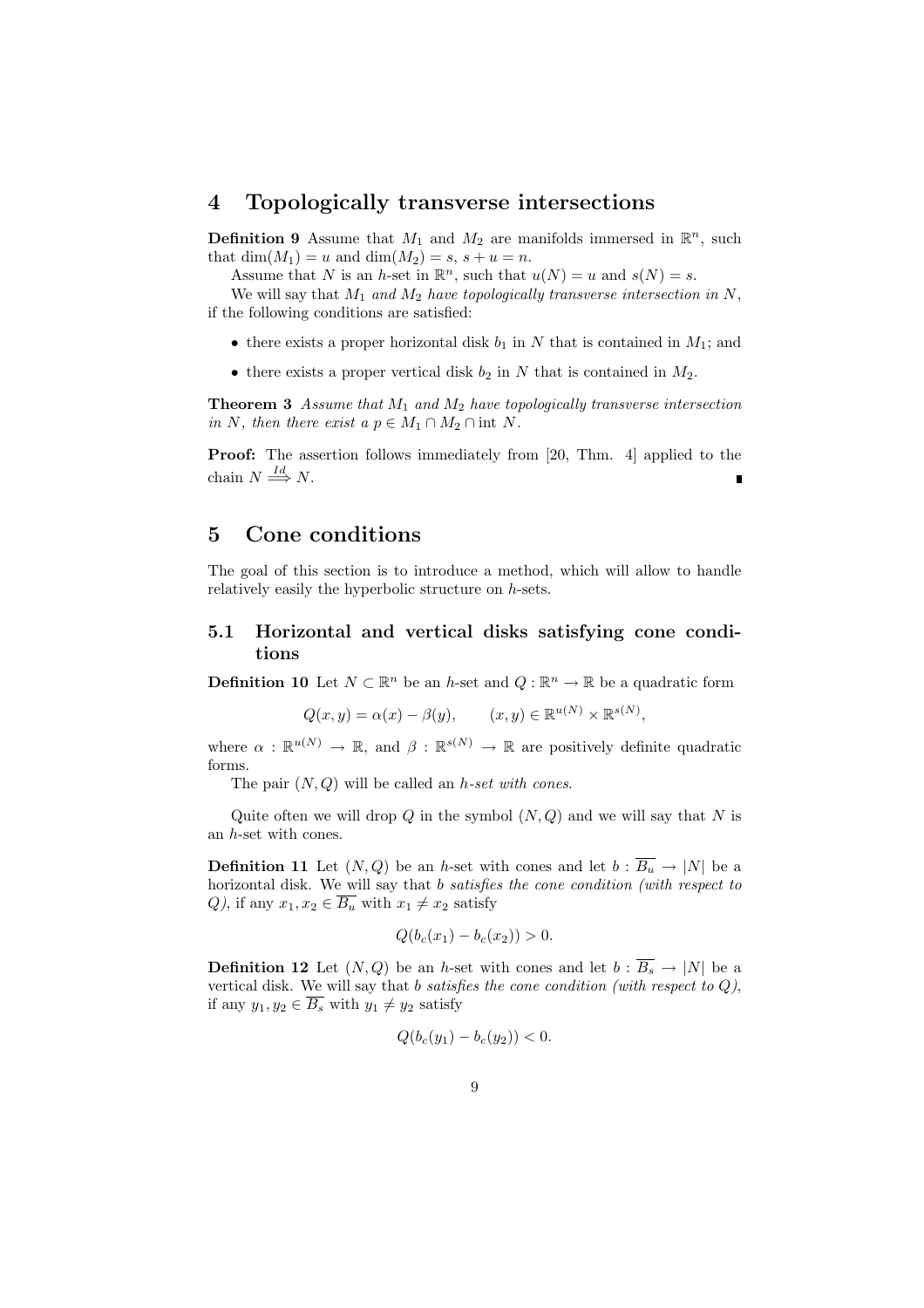The following theorem says that horizontal and vertical disks satisfying cone conditions are graphs of Lipschitz functions.

**Theorem 4** Let  $(N, Q)$  be a h-set with cones and let  $b : \overline{B_u} \to |N|$  be a horizontal disk satisfying the cone condition.

Then there exists a Lipschitz function  $y : \overline{B_u} \to \overline{B_s}$  such that

$$
b_c(x) = (x, y(x)).
$$
\n<sup>(13)</sup>

Analogously, if  $b : \overline{B_s} \to |N|$  is a vertical disk satisfying the cone condition, then there exists a Lipschitz function  $x : \overline{B_s} \to \overline{B_u}$ 

$$
b_c(y) = (x(y), y)).
$$
\n(14)

**Proof:** We will prove only the first part, the proof of the other part is analogous.

In the first part of this proof we will show that for any  $x \in \text{int } B_{u(N)}$  there exists  $y_x \in \overline{B_{s(N)}}$ , such that

$$
b_c(z) = (x, y_x), \qquad \text{for some } z \in N_c. \tag{15}
$$

For this we will use the local Brouwer degree

In the second part using the cone condition we will show that  $y_x$  is uniquely defined and its dependence on  $x$  is Lipschitz. Then we extend the definition of  $y(x)$  to  $x \in \partial B_u$ .

To prove (15) consider a homotopy  $\pi_1 \circ h : [0,1] \times \overline{B_{u(N)}} \to \overline{B_{u(N)}}$ . Let  $x \in \text{int } B_{u(N)}$ , where  $\pi_1 : \mathbb{R}^{u(N)} \times \mathbb{R}^{s(N)} \to \mathbb{R}^{u(N)}$  is a projection on the first component. It is easy to see that

$$
\deg(\pi_1 \circ b_c, \overline{B_{u(N)}}, x) = \deg(\pi_1 \circ h_1, \overline{B_{u(N)}}, x) = \deg(\operatorname{Id}, \overline{B_{u(N)}}, x) = 1. \tag{16}
$$

This proves (15).

To prove the uniqueness of  $y_x$ , assume that  $y_1, y_2 \in \overline{B_{s(N)}}, y_1 \neq y_2$  be such that

$$
b_c(z_1) = (x, y_1), \qquad b_c(z_2) = (x, y_2). \tag{17}
$$

From the cone condition for  $b$  it follows that

$$
0 < Q(b_c(z_1) - b_c(z_2)) = \alpha(0) - \beta(y_1 - y_2) < 0 \tag{18}
$$

which is a contradiction. Hence we have a well defined function

$$
y(x) = y_x, \qquad \text{for } x \in \text{int } B_{u(N)}.
$$
 (19)

Observe that from the cone condition it follows that for any  $x_1, x_2 \in \text{int } B_{u(N)}$ ,  $x_1 \neq x_2$  holds

$$
A||x_1 - x_2||^2 \ge \alpha(x_1 - x_2) > \beta(y(x_1) - y(x_2)) \ge C||y(x_1) - y(x_2)||^2, \quad (20)
$$

where  $A > 0, C > 0$  are some real constants.

This proves the Lipschitz condition. It is easy to see that the function  $y(x)$ can be extended also to the boundary of  $B_{u(N)}$ .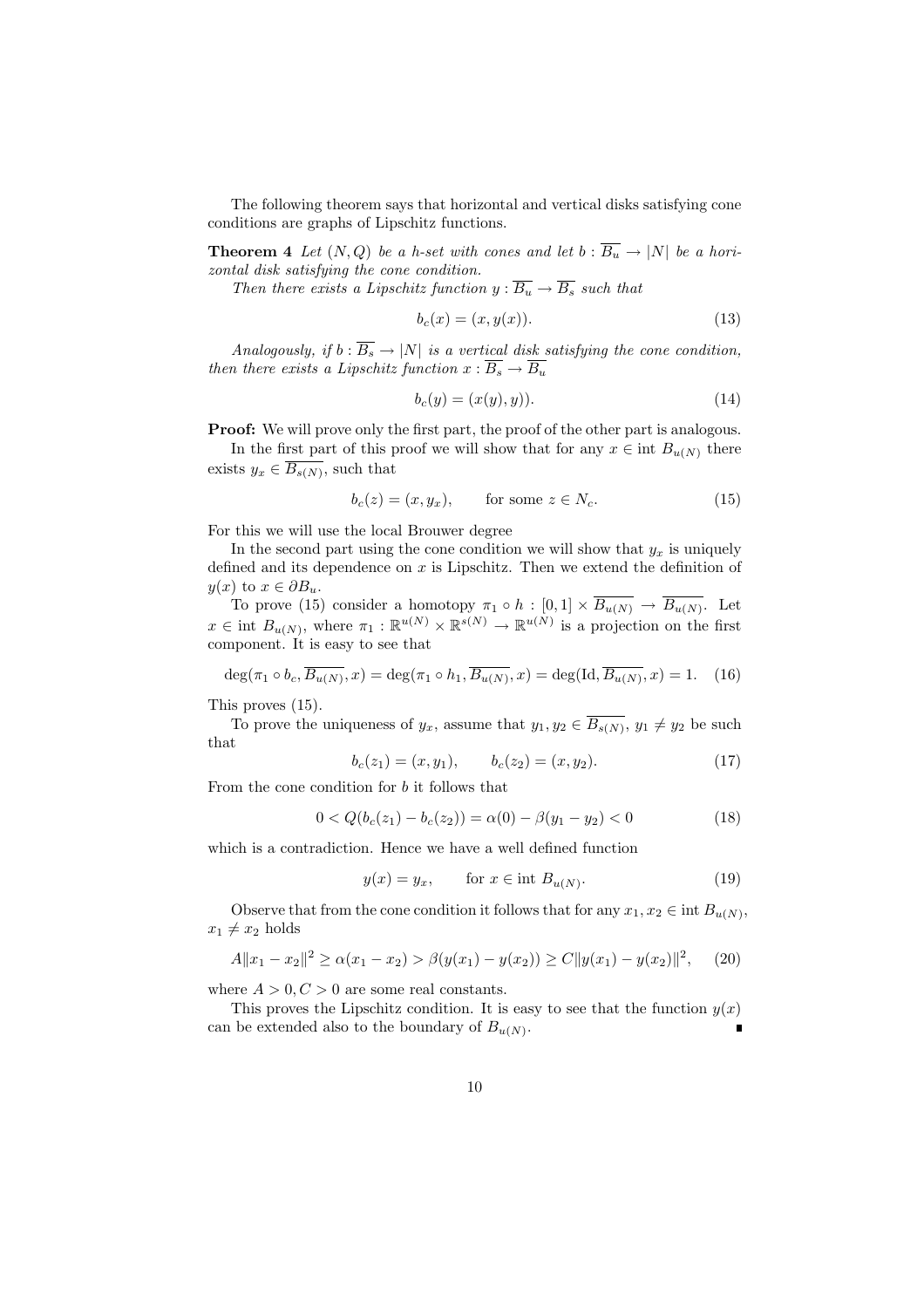#### 5.2 The link between covering relations and cone conditions

**Definition 13** Assume that  $(N, Q_N)$ ,  $(M, Q_M)$  are h-sets with cones, such that  $u(N) = u(M) = u$  and let  $f: N \to \mathbb{R}^{\dim(M)}$  be continuous. Assume that  $N \stackrel{f}{\Longrightarrow} M$ . We say that f satisfies the cone condition (with respect to the pair  $(N, M)$ , if any  $x_1, x_2 \in N_c$  with  $x_1 \neq x_2$  satisfy

$$
Q_M(f_c(x_1) - f_c(x_2)) > Q_N(x_1 - x_2).
$$

Whenever it is convenient, we will also say that the cone conditions are satisfied for the covering relation  $N \stackrel{f}{\Longrightarrow} M$ , if the above condition is satisfied.

The basic theorem linking covering relation and cone conditions is:

Theorem 5 Assume that

$$
N_0 \stackrel{f_0}{\Longrightarrow} N_1 \stackrel{f_1}{\Longrightarrow} N_2 \stackrel{f_2}{\Longrightarrow} \cdots \stackrel{f_{k-1}}{\Longrightarrow} N_k,
$$

where all h-sets are h-sets with cones and  $f_i$   $(i = 0, \ldots, k-1)$  satisfies the cone condition with respect to pair  $(N_i, N_{i+1})$ . Assume that  $b : \overline{B_{s(N_k)}} \to |N_k|$  is a vertical disk in  $N_k$  satisfying the cone condition.

Then, in  $N_0$ , there exists a vertical disk  $b_0 : \overline{B_{s(N_0)}} \to |N_0|$  satisfying the cone condition and such that for all  $y \in \overline{B_{s(N_0)}}$  holds

$$
f_{i-1} \circ f_{i-2} \circ \cdots \circ f_0(b_0(y)) \in N_i, \quad \text{for } i = 1, \ldots, k
$$
  

$$
f_{k-1} \circ \cdots \circ f_0(b_0(y)) = b_k(y_1), \quad \text{for some } y_1 \in \overline{B_{s(N_k)}}
$$

**Proof:** For the proof it is enough to consider only the case of  $k = 1$ . For  $k > 1$ the result follows by induction.

Without loss of generality we can assume that  $N_0 = N_{0,c} = \overline{B_{u(N_0)}} \times \overline{B_{s(N_0)}},$  $N_1 = N_{1,c} = \overline{B_{u(N_1)} \times \overline{B_{s(N_1)}}}, f_0 = f_{0,c}$ . Consider a family of horizontal disks in  $N_0$   $d_y$  :  $\overline{B_{u(N_0)}} \rightarrow N_0$  for  $y \in \overline{B_{s(N_0)}}$ 

$$
d_y(x) = (x, y).
$$

From Theorem 4 in [20] it follows that for each  $y \in \overline{B_{s(N_0)}}$  there exists  $x \in$  $\overline{B_{u(N_0)}},$  such that

$$
f_0(x, y) = b(y_1), \qquad \text{for some } y_1 \in \overline{B_{s(N_1)}}. \tag{21}
$$

Let us fix  $y \in \overline{B_{s(N_0)}}$ . We will show that there exists only one x satisfying (21). For the proof assume the contrary, hence we have  $x_1 \neq x_2$  and  $x_1, x_2$  both satisfy (21).

Observe that  $Q_{N_0}((x_1, y) - (x_2, y)) > 0$ , hence from the fact that  $f_0$  satisfies the cone condition it follows that

$$
Q_{N_1}(f_0(x_1, y) - f_0(x_2, y))) > 0.
$$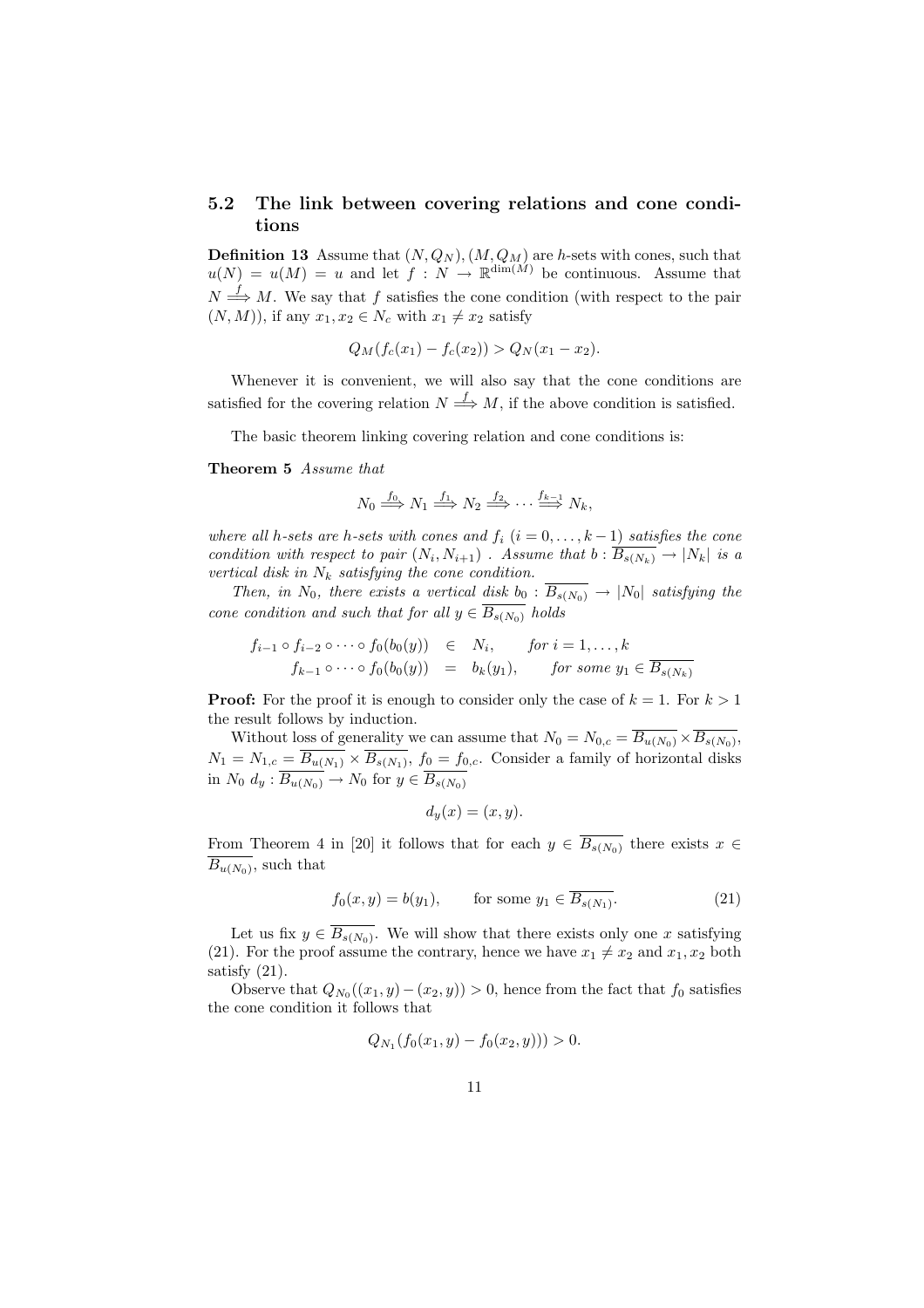But the above condition is in a contradiction with the definition of a vertical disk satisfying the cone condition. Hence (21) defines a function  $x(y)$  in a unique way.

It is easy to see that this function is continuous. For the proof from the compactness argument it follows that it is enough to prove that if we have a sequence of pairs  $(x_n, y_n)$ , where  $y_n \in \overline{B_s}$ ,  $y_n \to \overline{y}$  for  $n \to \infty$  and  $x_n = x(y_n)$ ,  $x_n \to \bar{x}$ , then  $f_0(\bar{x}, \bar{y}) \in b(\overline{B_{s(N_1)}})$ , but this is an obvious consequence of the continuity of  $f_0$  and the compactness of  $b(\overline{B_{s(N_1)}})$ .

It is easy to see that  $b_0(y) = (x(y), y)$  is a vertical disk in  $N_0$ . It remains to show that it satisfies the cone condition.

We will prove this by a contradiction. Assume that we have  $y_1$  and  $y_2$  such that

$$
Q_{N_0}((x(y_1), y_1) - (x(y_2), y_2)) \ge 0,
$$

then

$$
Q_{N_1}(f_0(x(y_1), y_1) - f_0(x(y_2), y_2)) > 0,
$$

hence the points  $f_0(x(y_1), y_1)$  and  $f_0(x(y_2), y_2)$  both cannot belong to  $b_1$ , because otherwise the cone condition is violated.

#### 5.3 The verification of cone conditions

Assume that  $(N, Q_N)$  and  $(M, Q_M)$  are h-sets with cones and a map  $f : N \to$  $\mathbb{R}^{\dim(M)}$  is  $C^1$ .

Our intention is to give a condition, which will guarantee that  $N$  f-covers M and it satisfies the cone conditions.

Let  $[Df_c(N_c)]_I$  be the interval enclosure of  $Df_c$  on  $N_c$ . Observe that when  $\dim(M) \neq \dim(N)$  this is not a square matrix.

**Lemma 6** Assume that for any  $B \in [Df_c(N_c)]$ , the quadratic form

$$
V(x) = Q_M(Bx) - Q_N(x)
$$

is positively definite, then for any  $x_1, x_2 \in N_c$  such that  $x_1 \neq x_2$  holds

$$
Q_M(f_c(x_1) - f_c(x_2)) > Q_N(x_1 - x_2).
$$

**Proof:** Let us fix  $x_1, x_2$  in  $N_c$ . We have

$$
f_c(x_2) - f_c(x_1) = \int_0^1 Df_c(x_1 + t(x_2 - x_1))dt \cdot (x_2 - x_1).
$$

Let  $B = \int_0^1$  $\int_0^1 Df_c(x_1 + t(x_2 - x_1))dt$ . Obviously  $B \in [Df_c]_I$ . Hence

$$
f_c(x_2) - f_c(x_1) = B(x_2 - x_1).
$$

We have

$$
Q_M(f_c(x_2) - f_c(x_1)) - Q_N(x_2 - x_1)
$$
  
=  $Q_M(B(x_2 - x_1)) - Q_N(x_2 - x_1)$   
=  $V(x_2 - x_1) > 0$ .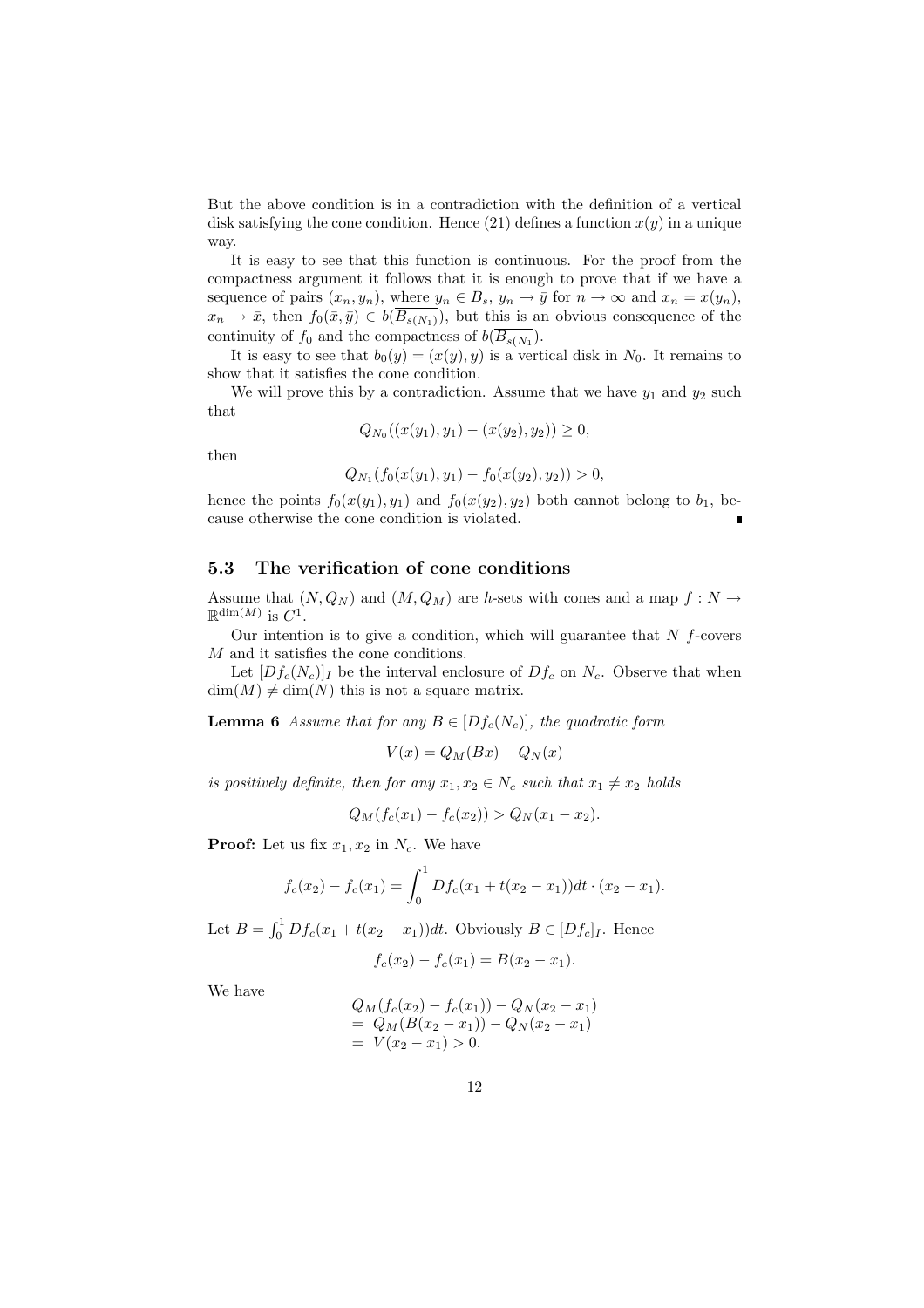In the light of the above lemma the verification of cone conditions can be reduced to checking that the interval matrix corresponding to the quadratic form V for various choices of  $B \in [Df_c(N_c)]_I$  given by

п

$$
V = [Df_c(N_c)]_I^T Q_M [Df_c(N_c)]_I - Q_N
$$

is positively definite.

## 6 The invariant manifolds of hyperbolic fixed points, covering relations and cone conditions

#### 6.1 Maps

Assume that  $f: \mathbb{R}^n \to \mathbb{R}^n$  be a local diffeomorphism (hence at least  $C^1$ ).

Assume that  $z_0 = (x_0, y_0)$  is an hyperbolic fixed point for f. This by the definition means that all the eigenvalues of  $Df(z_0)$  do not belong to the unit circle.

Let  $Z \subset \mathbb{R}^n$ ,  $x_0 \in Z$ ,  $Z \subset \text{dom}(f)$ . We define

$$
W_Z^s(f, z_0) = \{ z \mid \forall_{n \ge 0} f^n(z) \in Z, \lim_{n \to \infty} f^n(z) = z_0 \}
$$
  
\n
$$
W_Z^u(f, z_0) = \{ z \mid \forall_{n \le 0} f^n(z) \in Z, \lim_{n \to \infty} f^n(z) = z_0 \}
$$
  
\n
$$
W^s(f, z_0) = \{ z \mid \lim_{n \to \infty} f^n(z) = z_0 \}
$$
  
\n
$$
W^u(f, z_0) = \{ z \mid \lim_{n \to \infty} f^n(x) = z_0 \}
$$
  
\n
$$
Inv^+(f, Z) = \{ z \mid \forall_{n \ge 0} f^n(z) \in Z \}
$$
  
\n
$$
Inv^-(f, Z) = \{ z \mid \forall_{n \le 0} f^n(z) \in Z \}
$$

If f is know from the context, then we will usually drop it and use  $W<sup>s</sup>(z<sub>0</sub>)$ , etc. instead.

**Theorem 7** Let  $f : \mathbb{R}^n \to \mathbb{R}^n$  be a local diffeomorphism. Assume that  $z_0$  is a hyperbolic fixed point of f, there exists an h-set N with cones,  $z_0 \in N$ ,

$$
N \xrightarrow{f} N,
$$

and f satisfies cone conditions with respect to the pair  $(N, N)$ . Then  $W_N^s(z_0)$  is a vertical disk in N satisfying the cone condition.

Proof: Our first goal is to prove that

$$
Inv^+N = W_N^s(z_0). \tag{22}
$$

To prove (22) it is enough to show that, if  $f^{(n)}(z) \in N$  for all  $n \geq \mathbb{N}$ , then  $\lim_{n\to\infty} f^n(z) = z_0.$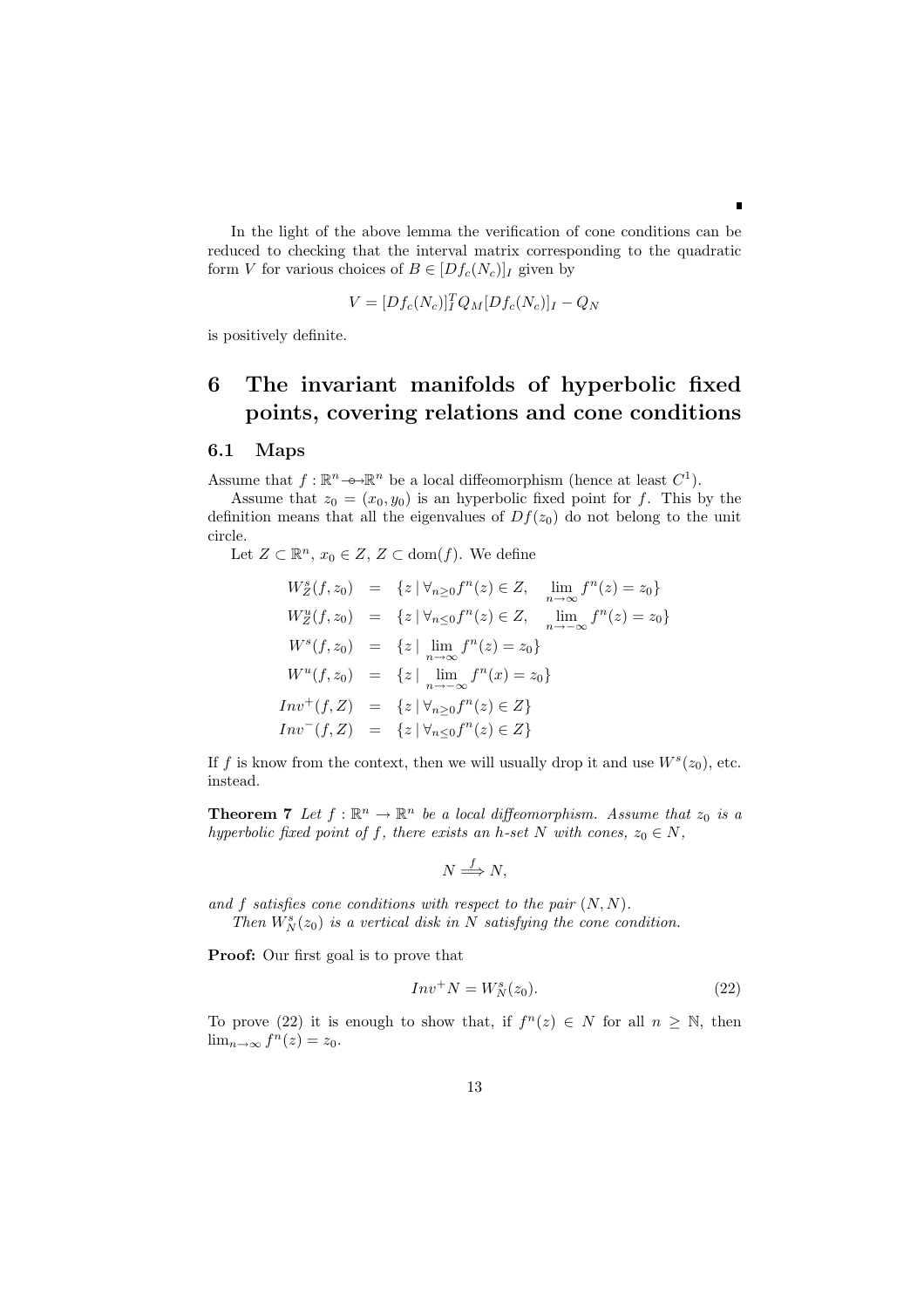Observe that the function  $V(z) = Q(z - z_0)$  is a Lyapunov function on N, i.e. it increases on non constant orbits in N. Hence  $f^{(n)}(z)$  must for  $n \to \infty$ converge toward the equilibrium. It is easy to see, by the Lyapunov function argument that there is only one fixed point in  $N$ . This finishes the proof of  $(22)$ .

Now we show, that  $W_N^s(z_0)$  is a vertical disk in N satisfying the cone condition

First we show that for all  $y \in \overline{B_s}$  there exists  $x \in \overline{B_u}$ , such that

$$
z = c_N^{-1}(x, y) \in W_N^s(x_0). \tag{23}
$$

By condition (22) it is equivalent to showing that

$$
f^{n}(z) \in N, \quad \text{for } n \in \mathbb{N}.
$$
 (24)

Consider a family of horizontal disks in  $N d_y : \overline{B_{u(N)}} \to N$  for  $y \in \overline{B_{s(N)}}$ 

$$
d_y(x) = (x, y).
$$

Consider an infinite chain of covering relations

$$
N \stackrel{f}{\Longrightarrow} N \stackrel{f}{\Longrightarrow} N \stackrel{f}{\Longrightarrow} \cdots N \stackrel{f}{\Longrightarrow} \cdots \tag{25}
$$

From [19, Corollary 3.10] applied to  $d_y$  and the chain (25) it follows that for every  $y \in \overline{B_s}$  there exists  $x \in \overline{B_u}$ , such that (24) holds.

The next step is to prove that such  $x$  is unique. Let us assume the contrary, then there exists  $y \in \overline{B_s}$  and  $x_1, x_2 \in \overline{B_u}$ ,  $x_1 \neq x_2$ , such that  $z_i = c_N^{-1}(x_i, y)$  for  $i = 1, 2$  satisfy conditions (23,24). Observe that

$$
Q(z_1 - z_2) = \alpha(x_1 - x_2) > 0,
$$

hence from the cone condition and (24) it follows that

$$
Q(f^{n}(z_1) - f^{n}(z_2) > \alpha(x_1 - x_2), \quad \text{for } n \in \mathbb{N}.
$$

Passing to the limit  $n \to \infty$  we obtain

$$
0 = Q(z_0 - z_0) = \lim_{n \to \infty} Q(z_1(t) - z_2(t)) > \alpha(x_1 - x_2) > 0.
$$

This is a contradiction. Hence we have a well defined function  $x(y)$  on  $\overline{B_s}$ .

From the uniqueness the continuity of  $x(y)$  follows easily. Namely, from the compactness argument it follows that it is enough to prove that if we have a sequence of pairs  $(x_n, y_n)$ , where  $y_n \in \overline{B_s}$ ,  $y_n \to \overline{y}$  for  $n \to \infty$  and  $x_n = x(y_n)$ ,  $x_n \to \bar{x}$ , then  $c_N^{-1}(\bar{x}, \bar{y}) \in Inv^+N$ , but this is an obvious consequence of the closeness of  $Inv^+N$ .

The last step - the cone condition. Till now we have proved that the set  $W_N^s(x_0)$  forms a vertical disk in N, given by  $b(x,y) = c_N^{-1}(x(y), y)$ .

We have to check whether

$$
Q_N((x(y_1), y_1) - (x(y_2), y_2)) < 0, \qquad \text{for all } y_1, y_2 \in \overline{B_s}, \ y_1 \neq y_2 \tag{26}
$$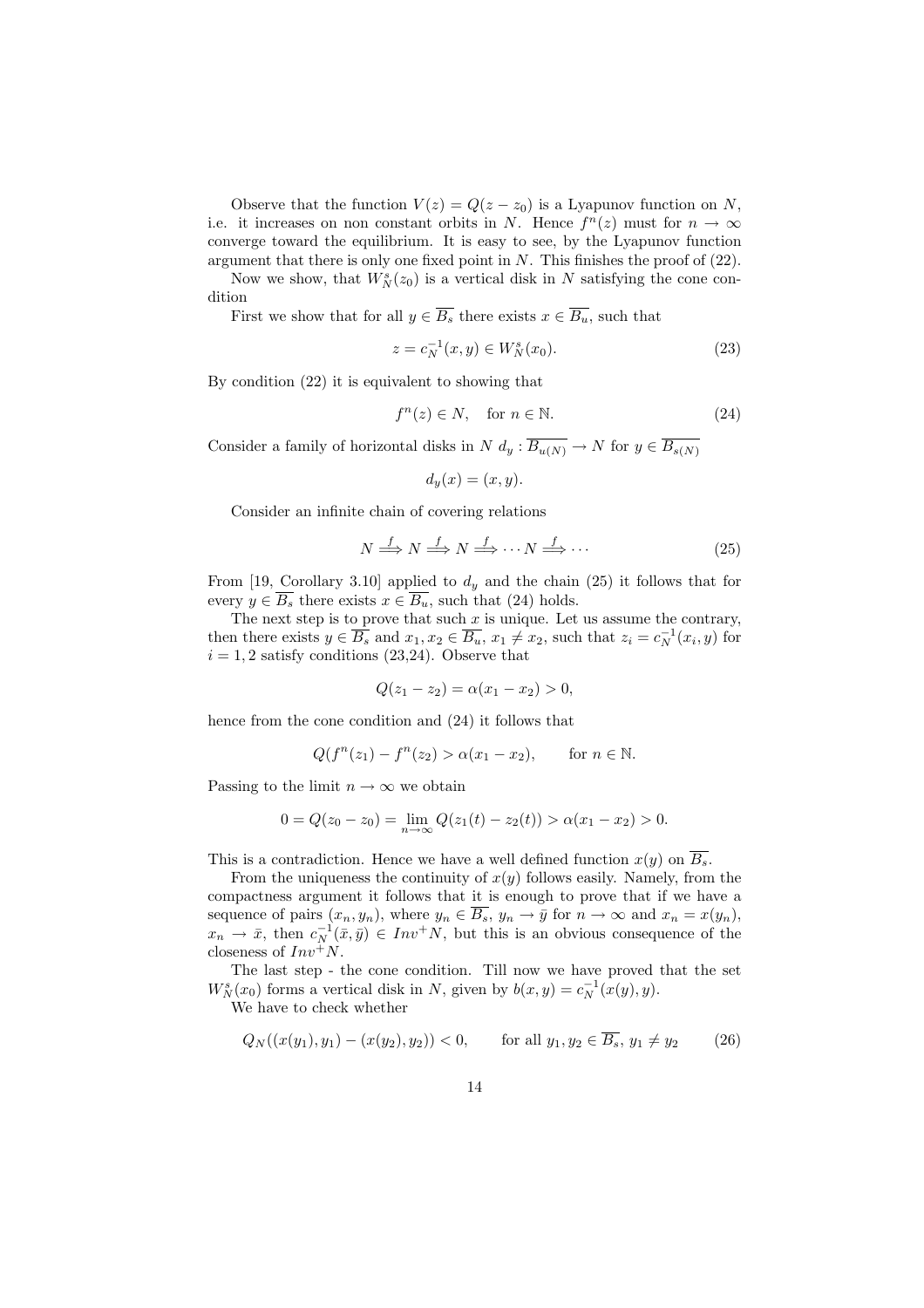Assume that it does not hold. Then for some  $z_1, z_2 \in W_N^s(x_0), z_1 \neq z_2$  we have

$$
Q(z_1-z_2)\geq 0.
$$

From the cone condition it follows that

$$
Q(f^{n}(z_1) - f^{n}(z_2) > Q(f(z_1) - f(z_2)) > 0, \quad \text{for } n > 1.
$$

Passing to the limit  $n\to\infty$  we obtain

$$
0 = Q(z_0 - z_0) = \lim_{n \to \infty} Q(f^n(z_1) - f^n(z_2)) > Q(f(z_1) - f(z_2)) > 0.
$$

This is a contradiction, and hence proves (26).

#### 6.2 ODEs

Consider an ordinary differential equation

$$
z' = f(z), \qquad z \in \mathbb{R}^n, \quad f \in C^1(\mathbb{R}^n, \mathbb{R}^n). \tag{27}
$$

r

Let us denote by  $\varphi(t, p)$  the solution of (27) with the initial condition  $z(0) = p$ .

Assume that  $z_0$  is a hyperbolic fixed point for (27). This by the definition means that all the eigenvalues of  $Df(z_0)$  have nonzero real part.

Let  $Z \subset \mathbb{R}^n$ ,  $x_0 \in Z$ . We define

$$
W_Z^s(\varphi, z_0) = \{z \mid \forall_{t \ge 0} \varphi(t, z) \in Z, \lim_{t \to \infty} \varphi(t, z) = z_0\}
$$
  
\n
$$
W_Z^u(\varphi, z_0) = \{z \mid \forall_{t \le 0} \varphi(t, z) \in Z, \lim_{t \to -\infty} \varphi(t, z) = z_0\}
$$
  
\n
$$
W^s(\varphi, z_0) = \{z \mid \lim_{t \to \infty} \varphi(t, z) = z_0\}
$$
  
\n
$$
W^u(\varphi, z_0) = \{z \mid \lim_{t \to -\infty} \varphi(t, x) = z_0\}
$$

**Theorem 8** Consider (27). Assume that  $z_0$  is a hyperbolic fixed point of (27)

Let  $T > 0$  and let  $\varphi_T = \varphi(T, \cdot)$ . Assume that there exists an h-set N with cones,  $z_0 \in N$ ,

$$
N \stackrel{\varphi_T}{\Longrightarrow} N,
$$

and  $\varphi_T$  satisfies cone conditions with respect to the pair  $(N, N)$ .

Then  $W^{s}(\varphi, z_0)$  contains a vertical disk in N satisfying the cone condition.

Proof: The assertion follows immediately from Theorem 7 and the obvious inclusion  $W_N^s(\varphi_T, z_0) \subset W^s(\varphi, z_0)$ . r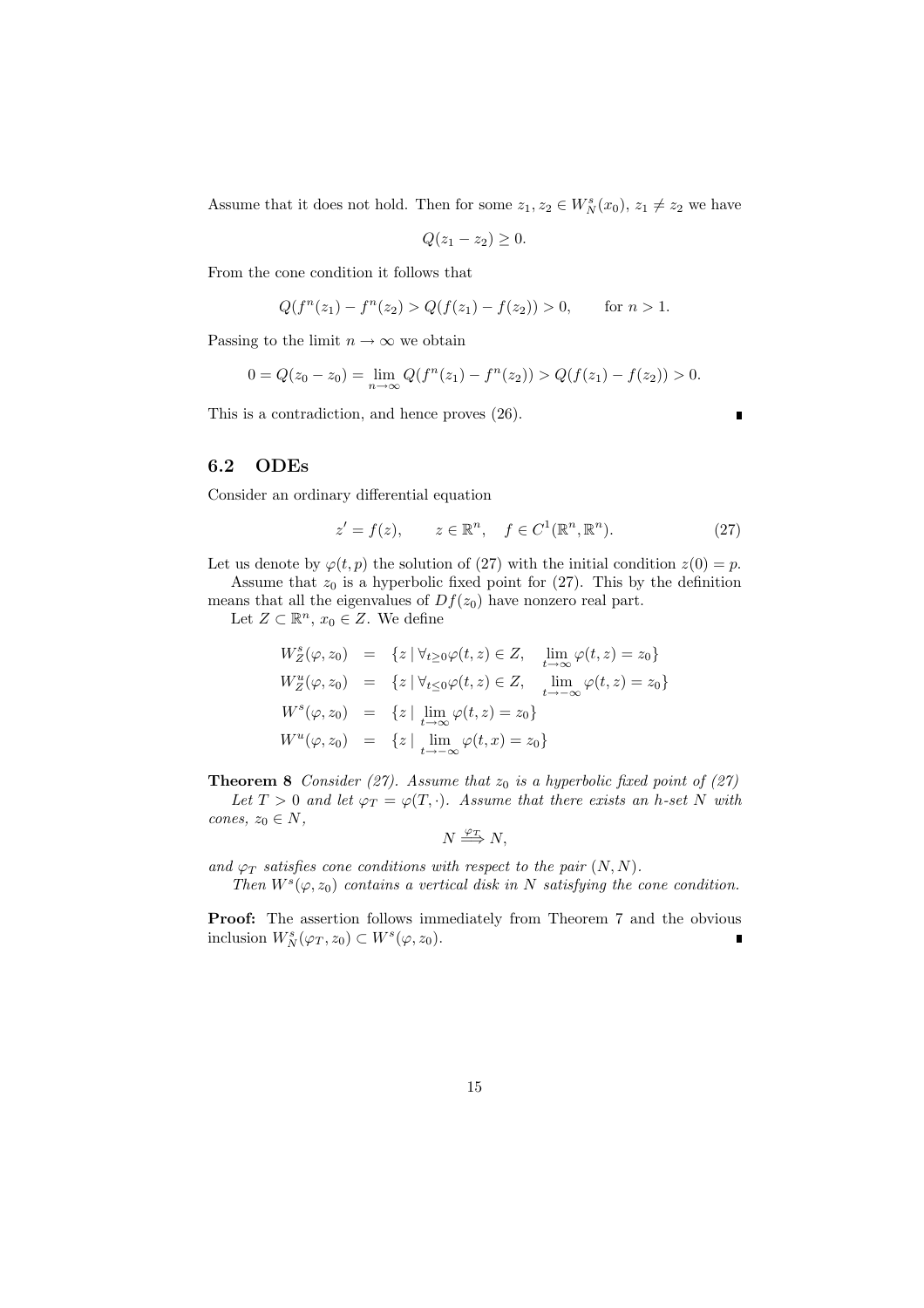## 7 The existence of a saddle-node bifurcation point in the Michelson system

Our goal of this section is to prove the conditions  $(C1)$  and  $(C2)$  for the Michelson system (1). ª

System (1).<br>Let us fix the section  $\Theta = \{(x, y, 0) \in \mathbb{R}^3 \mid x, y \in \mathbb{R}\}$ . On  $\Theta$  we will use the coordinates  $(x, y)$ . The vector field given by (1) is transverse to  $\Theta$  except on the parabola  $c^2 - y - \frac{1}{2}x^2 = 0$ , and therefore as long as an orbit stay away from this parabola, we can consider the Poincaré return map  $P$  on subsets of Θ. The reader should be warned that we in fact consider the half-return map. Namely, we define a map  $P$  as the first return map to  $\Theta$ , regardless the direction of the vector field, and hence, if at our starting point  $p \in \Theta$   $z'(p) > 0$ , then for  $q = P(z)$  we have  $z'(q) < 0$ . Therefore the usual Poincaré return map II corresponds to  $P^2$  in this notation. In particular, every periodic orbit  $γ$ intersecting  $\Theta$  corresponds to a fixed point of  $P^{2n}$ , where *n* is the number of intersections of  $\gamma$  with  $\Theta$  in one period with  $z' > 0$ .

It is easy to see that  $P$  has the time-reversing symmetry

$$
R \circ P^2 \circ R = (P^2)^{-1} \tag{28}
$$

with respect to the involution on  $\Theta$  given by

$$
R(x, y) = (-x, y).
$$

The fixed point set of R,  $Fix(R)$ , is the line  $x = 0$ .

Now, the conditions (C1) and (C2) can be formulated precisely in terms of the Poincaré return map  $P^2$  as follows:

(C1) The Poincaré map  $\Pi = P^2$  has a saddle-node periodic point  $v_{\infty}$  of some period k on  $\Theta \cap \text{Fix}(R)$  at a parameter value  $c = c_{\infty}$ .

Let  $Q = P^{2k} = \Pi^k$ . Then from (C1), Q has a saddle-node fixed point  $v_{\infty}$ at  $c = c_{\infty}$ , and hence its linearization  $DQ(v_{\infty})$  has unity as an eigenvalue. Because Q is reversible and orientation preserving, the other eigenvalue is also unity. Therefore, unless  $DQ(v_{\infty})$  itself is the identity matrix, it is a unipotent matrix, namely it is linearly conjugate to

$$
\left[\begin{array}{cc} 1 & 0 \\ K & 1 \end{array}\right]
$$

with  $K \neq 0$  (in fact, it is possible to choose  $K = 1$ ). Assume we make coordinate change so that the resulting linearization matrix has the above form. Note that we still keep the same notation  $(x, y)$  for the new coordinates. (As a matter of fact, we shall see that, in our case, the linearization matrix takes the above form with respect to the original coordinates, and hence there is no need to make coordinate change. See Lemma 10.)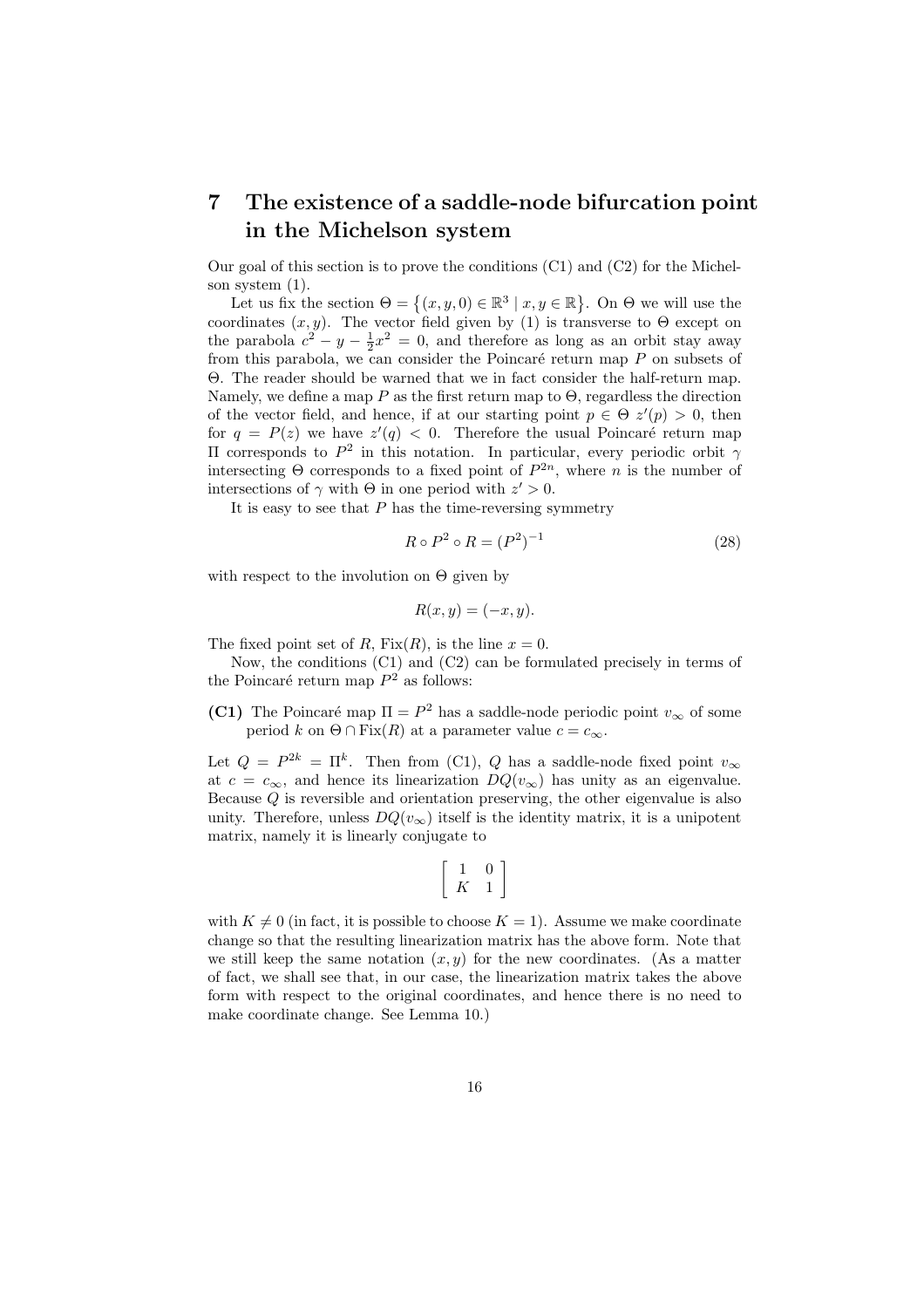$(C2)$  Under the reversibility (28), the saddle-node bifurcation takes place generically, namely, the map  $Q = (Q_1, Q_2)$  (under the new coordinates as above) satisfies

$$
\frac{\partial Q_1}{\partial c}(c_{\infty}, v_{\infty}) \neq 0, \qquad \frac{\partial^2 Q_1}{\partial y^2}(c_{\infty}, v_{\infty}) \neq 0.
$$
 (29)

#### 7.1 Existence of the bifurcation point

In order to prove (C1) and (C2) we need to show that for a parameter value  $c = c_{\infty}$  a symmetric periodic orbit is born in the saddle-node bifurcation.

The standard way to achieve this is to look at  $P^k(\text{Fix}(R)) \cap \text{Fix}(R)$  for various values of the parameter c, because if  $v \in P^k(\text{Fix}(R)) \cap \text{Fix}(R)$ , then  $P^{2k}(v) = v.$ 

Figure 3 presents the numerical evidence of the existence of the saddlenode bifurcation. For  $c > c_{\infty} P^2(Fix(R))$  is to the left of Fix(R), at  $c =$  $c_{\infty}$  apparently we have a quadratic-like tangency of  $P^2(\text{Fix}(R))$  and  $\text{Fix}(R)$  this is the bifurcation point - and for  $c < c_{\infty}$  we have two intersection points corresponding to two symmetric periodic orbits.

Let  $P = (P_1, P_2) : (0, \infty) \times \Theta \to \Theta$  be the Poincaré map for the system with a parameter value c.

With some abuse of notation we will also write  $P^2 = (P_1^2, P_2^2)$ , hence  $P_i^2$ will be not a square of  $P_i$ , but the *i*-th component of  $P^2$ .

To find a bifurcation point satisfying conditions (C1), it is enough to solve the following system of equations

$$
\begin{cases}\nP_1^2(c, (0, y)) &= 0 \\
\frac{\partial P_1^2}{\partial y}(c, (0, y)) &= 0\n\end{cases}
$$
\n(30)



Figure 3: The image of a part of the y-axis under  $P^2(c, \cdot)$  in the neighborhood of bifurcation point for certain parameter values.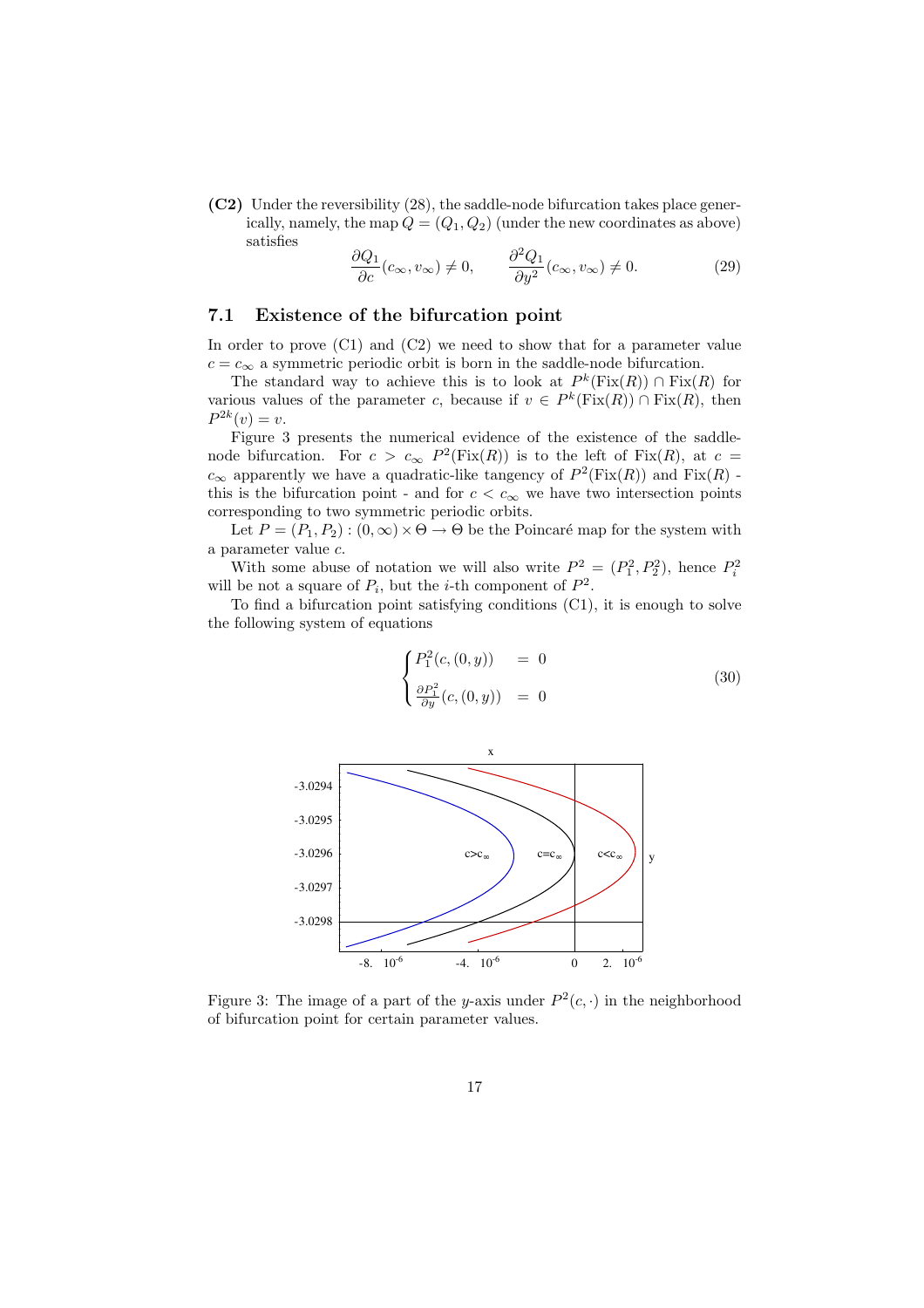As suggested by Figure 3, we expect system (30) to have a unique solution, hence it should be possible to prove it using the interval Newton method  $[1, 15]$ applied to the map

$$
(c, y) \mapsto F(c, y) = \left( P_1^2(c, (0, y)), \frac{\partial P_1^2}{\partial y}(c, (0, y)) \right). \tag{31}
$$

Put

$$
C = [1.2662323370670545, 1.2662323370713253]
$$

 $Y = [1.3591065061611036, 1.3591065061634906]$  (32)

**Lemma 9** The map F defined in (31) is smooth on  $C \times Y$ , and has a unique zero  $(c_{\infty}, y_{\infty})$  in  $C \times Y$ . Moreover, the inequalities

$$
\frac{\partial^2 P_1^2}{\partial y^2}(c_{\infty}, (0, y_{\infty})) \quad < \quad 0,\tag{33}
$$

$$
\frac{\partial P_1^2}{\partial c}(c_{\infty}, (0, y_{\infty})) \quad < \quad 0 \tag{34}
$$

are satisfied.

**Proof:** Let us denote by  $(c_0, y_0)$  the center of the rectangle  $C \times Y$ , let  $X =$  $C \times (\{0\} \times Y)$  and let  $x_0 = (c_0, (0, y_0))$ . The interval Newton operator for map F is given by  $([1, 15])$ :

$$
N(C \times Y) = (c_0, y_0)^T - [DF(C \times Y)]^{-1} \cdot F(c_0, y_0)
$$
  
=  $\begin{bmatrix} c_0 \\ y_0 \end{bmatrix} - \begin{bmatrix} \frac{\partial P_1^2}{\partial c}(X) & \frac{\partial P_1^2}{\partial y}(X) \\ \frac{\partial^2 P_1^2}{\partial y \partial c}(X) & \frac{\partial^2 P_1^2}{\partial y^2}(X) \end{bmatrix}^{-1} \cdot \begin{bmatrix} P_1^2(x_0) \\ \frac{\partial P_1^2}{\partial y}(x_0) \end{bmatrix}.$  (35)

We need check whether  $N(C \times Y) \subset \text{int } C \times Y$ .

In order to compute the partial derivatives that appear in (35), we use the  $\mathcal{C}^2$ -Lohner algorithm [22] applied to the system consisting of the equations (1) plus the equation  $\dot{c} = 0$ . Observe that this computation gives us bounds for  $\frac{\partial P_1^2}{\partial y^2}(c,(0,y))$  and  $\frac{\partial P_1^2}{\partial y}(c,(0,y))$  appearing in the conditions (33) and (34).

Let us define the Poincaré section for this system by  $\widetilde{\Theta} := (0, \infty) \times \Theta$  and the Poincaré map  $\widetilde{\Pi} : \widetilde{\Theta} \to \widetilde{\Theta}$  by

$$
\widetilde{\Pi}(c,(x,y)) = (c, P^2(c,(x,y)))
$$

We insert the whole set  $X$  as an initial condition in our routine computing the Poincaré map  $\Pi$  and its partial derivatives. With a computer assistance we showed that  $\Pi$  is well-defined and smooth on X. Moreover,

$$
[DF(Y \times C)] = \begin{bmatrix} \left[\frac{\partial P_1^2}{\partial c}(X)\right] & \left[\frac{\partial P_1^2}{\partial y}(X)\right] \\ \left[\frac{\partial^2 P_1^2}{\partial y \partial c}(X)\right] & \left[\frac{\partial^2 P_1^2}{\partial y^2}(X)\right] \end{bmatrix},
$$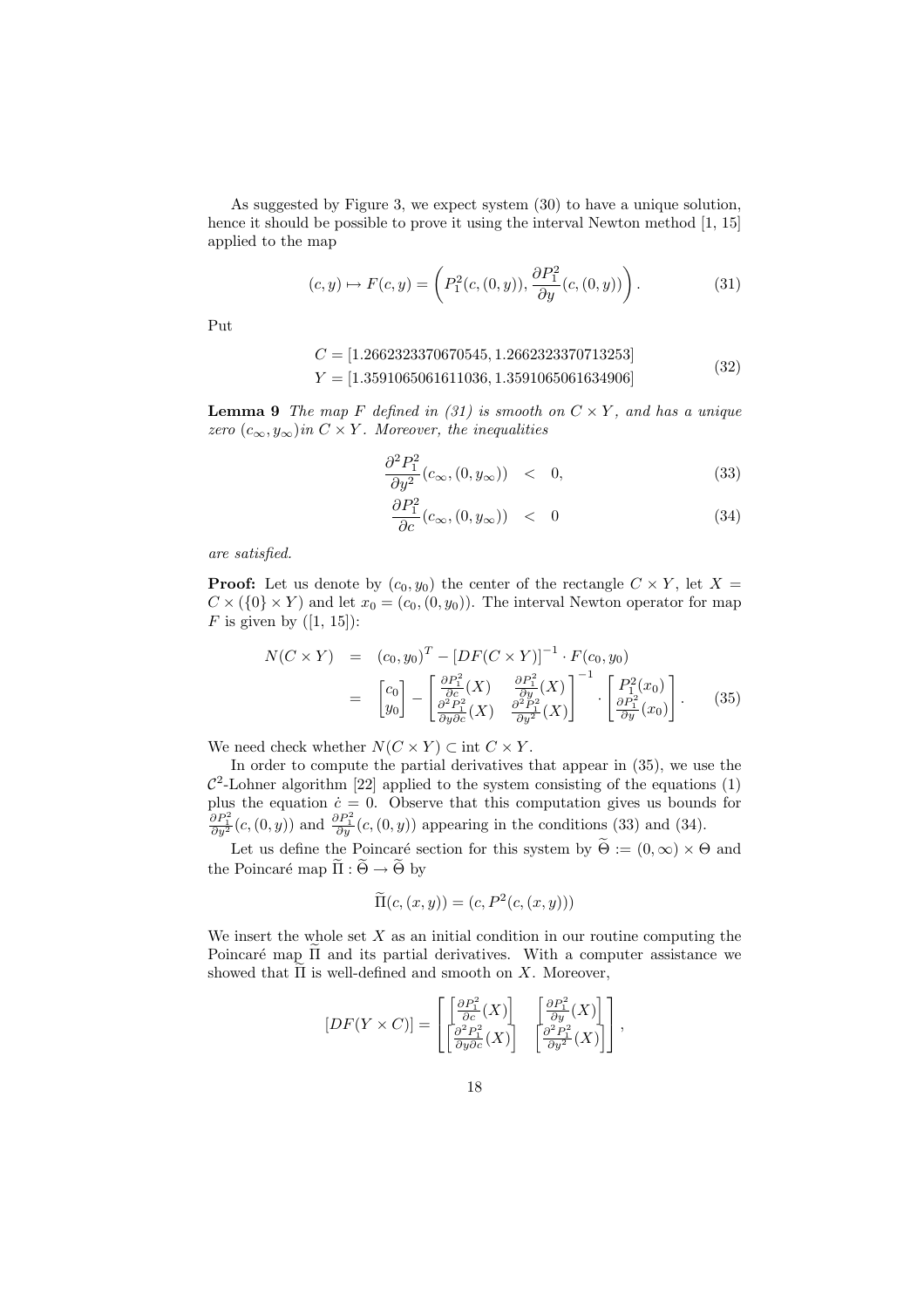where

$$
\begin{bmatrix}\n\frac{\partial P_1^2}{\partial y}(X) \\
\frac{\partial P_1^2}{\partial c}(X)\n\end{bmatrix} \subset [-1.3000889254044523, 1.2564083107236002] \cdot 10^{-10},
$$
\n
$$
\begin{bmatrix}\n\frac{\partial P_1^2}{\partial c}(X) \\
\frac{\partial^2 P_1^2}{\partial y \partial c}(X)\n\end{bmatrix} \subset [5.780806228938423, 5.7808062332808534],
$$
\n
$$
\begin{bmatrix}\n\frac{\partial^2 P_1^2}{\partial y^2}(X) \\
\frac{\partial^2 P_1^2}{\partial y^2}(X)\n\end{bmatrix} \subset [-3.4588312295127772, -3.4588312278117295]
$$

and

$$
[N(C \times Y)] \subset \left[\begin{matrix} [1.2662323370671162, 1.2662323370712558] \\ [1.3591065061621639, 1.3591065061624312] \end{matrix}\right] \subset \text{int } (C \times Y).
$$

This proves that F has a unique zero  $(c_{\infty}, y_{\infty})$  in  $C \times Y$ . Finally, we observe that the conditions (33) and (34) hold:

$$
\dfrac{\partial^2 P_1^2}{\partial y^2}(c_{\infty},(0,y_{\infty})) \in \left[\dfrac{\partial^2 P_1^2}{\partial y^2}(X)\right] < 0, \\ \dfrac{\partial P_1^2}{\partial c}(c_{\infty},(0,y_{\infty})) \in \left[\dfrac{\partial P_1^2}{\partial c}(X)\right] < 0.
$$

7.2 The form of derivatives of the Poincaré map at the bifurcation point

From the previous subsection, we see that  $v_{\infty} = (0, y_{\infty})$  is a saddle-node bifurcation point of  $Q(x, y) = P^4(c, (x, y))$  at  $c = c_{\infty}$ . Let

$$
DQ(0, y_{\infty}) = \begin{bmatrix} a & b \\ c & d \end{bmatrix}.
$$

The reversibility implies  $(R \circ DQ)^2 = \text{Id}$ , and hence

$$
\text{Id} = (R \circ DQ)^2 = \begin{bmatrix} a^2 - bc & b(a - d) \\ c(d - a) & d^2 - bc \end{bmatrix}.
$$

This shows that  $DQ(0, y_{\infty})$  has one of the following forms:

$$
\begin{bmatrix} a & b \ a^{2}-1 & a \end{bmatrix}, \quad a: \text{ arbitrary,} \quad b \neq 0 \tag{36}
$$

 $\blacksquare$ 

$$
\begin{bmatrix} a & a^{2}-1 \ c & a \end{bmatrix}, \quad a: \text{ arbitrary}, \quad c \neq 0 \tag{37}
$$

$$
\begin{bmatrix} \pm 1 & 0 \\ 0 & \pm 1 \end{bmatrix} . \tag{38}
$$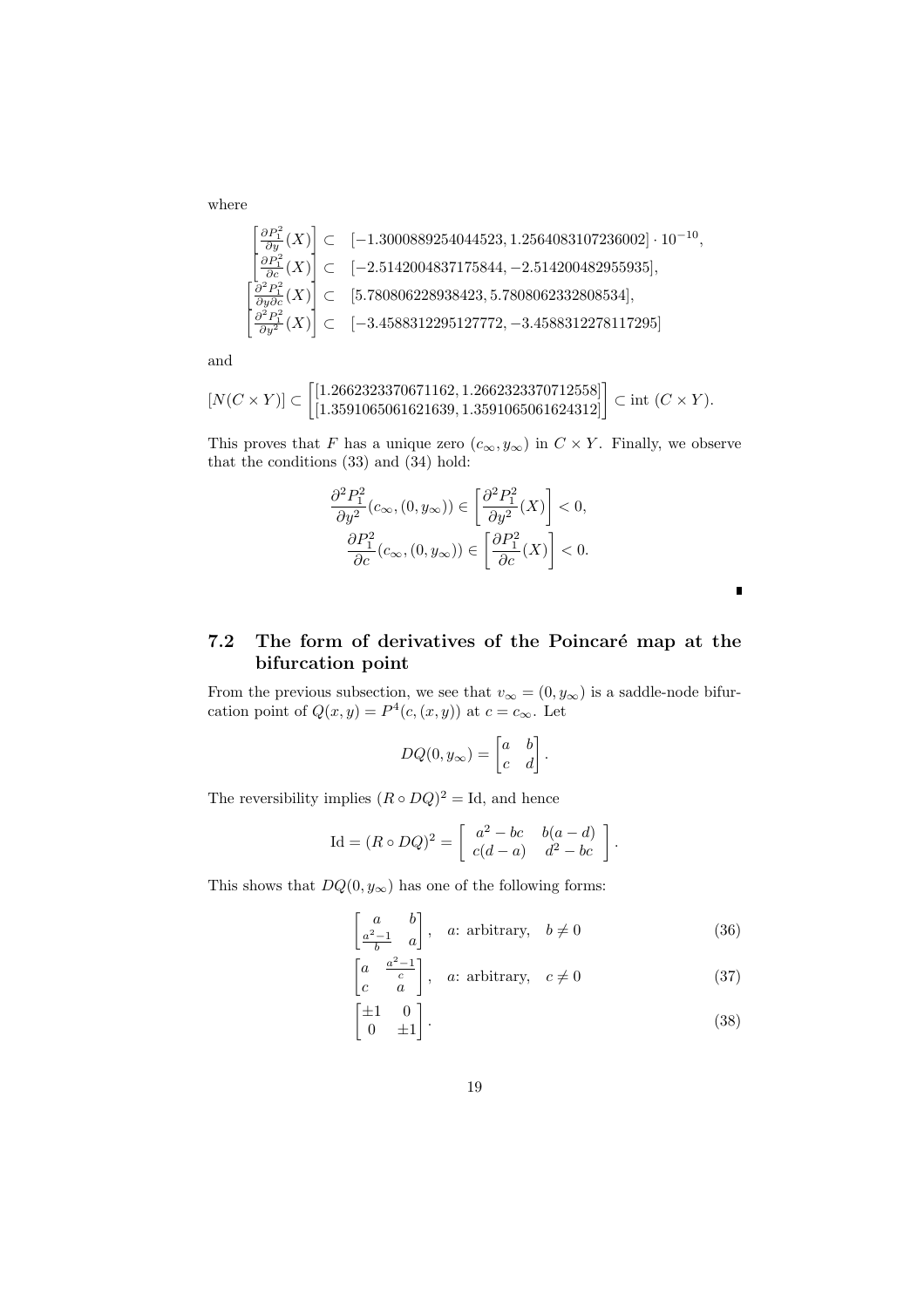**Lemma 10** Consider the saddle-node bifurcation point  $(c_{\infty}, v_{\infty})$ , where  $v_{\infty} =$  $(0, y_{\infty})$ . Then we have

$$
DQ(v_{\infty}) = DP^{4}(c_{\infty}, v_{\infty}) = \begin{bmatrix} 1 & 0\\ K & 1 \end{bmatrix}
$$
 (39)

with some  $K > 0$ .

**Proof:** As said before,  $DQ(v_{\infty})$  has one of the forms (36)-(38) as above, and both of its eigenvalues have to be equal to 1. We will show that, at the bifurcation point,  $\frac{\partial P_1^4}{\partial y}(c_{\infty}, v_{\infty}) = 0$ . From (30), we have  $\frac{\partial P_1^2}{\partial y}(c_{\infty}, v_{\infty}) = 0$  and therefore

$$
\begin{array}{rcl} \displaystyle \frac{\partial P_1^4}{\partial y}(c_{\infty},v_{\infty})&=&\displaystyle \frac{\partial P_1^2}{\partial x}(c_{\infty},w)\frac{\partial P_1^2}{\partial y}(c_{\infty},v_{\infty})+\frac{\partial P_1^2}{\partial y}(c_{\infty},w)\frac{\partial P_2^2}{\partial y}(c_{\infty},v_{\infty})\\ &=& \displaystyle \frac{\partial P_1^2}{\partial y}(c_{\infty},w)\frac{\partial P_2^2}{\partial y}(c_{\infty},v_{\infty}), \end{array}
$$

where  $w = P^2(c_{\infty}, v_{\infty})$ . On the other hand, because of the reversibility, we have

$$
R \circ P^2(c_{\infty}, \cdot) \circ R \circ P^2(c_{\infty}, \cdot) = \text{Id},
$$

wherever the left side is well defined. Hence

$$
-P_1^2(c_{\infty}, (-P_1^2(c_{\infty}, (x, y)), P_2^2(c_{\infty}, (x, y)))) = x
$$

holds identically. After taking the partial derivative of the above with respect to y and evaluating it at  $(x, y) = (0, v_{\infty})$ , we obtain

$$
-\frac{\partial P_1^2}{\partial x}(c_{\infty},w)\frac{\partial P_1^2}{\partial y}(c_{\infty},v_{\infty})+\frac{\partial P_1^2}{\partial y}(c_{\infty},w)\frac{\partial P_2^2}{\partial y}(c_{\infty},v_{\infty})=0.
$$

From this and (30), we get

$$
\frac{\partial P_1^2}{\partial y}(c_{\infty}, w) \frac{\partial P_2^2}{\partial y}(c_{\infty}, v_{\infty}) = 0,
$$

which shows that

$$
\frac{\partial P_1^4}{\partial y}(c_{\infty}, v_{\infty}) = \frac{\partial P_1^2}{\partial y}(c_{\infty}, w) \frac{\partial P_2^2}{\partial y}(c_{\infty}, v_{\infty}) = 0,
$$

and hence,  $DQ(v_{\infty}) = DP^{4}(c_{\infty}, (0, y_{\infty}))$  takes either of the form (37) with  $a = 1$ , or (38).

Now, we can verify the following with computer assistance:

$$
DP^4(c_{\infty}, (0, y_{\infty})) \in \left[\begin{bmatrix} \frac{\partial P_1^4}{\partial x}(X) \\ \frac{\partial P_2^4}{\partial x}(X) \end{bmatrix} \begin{bmatrix} \frac{\partial P_1^4}{\partial y}(X) \\ \frac{\partial P_2^4}{\partial y}(X) \end{bmatrix}\right],
$$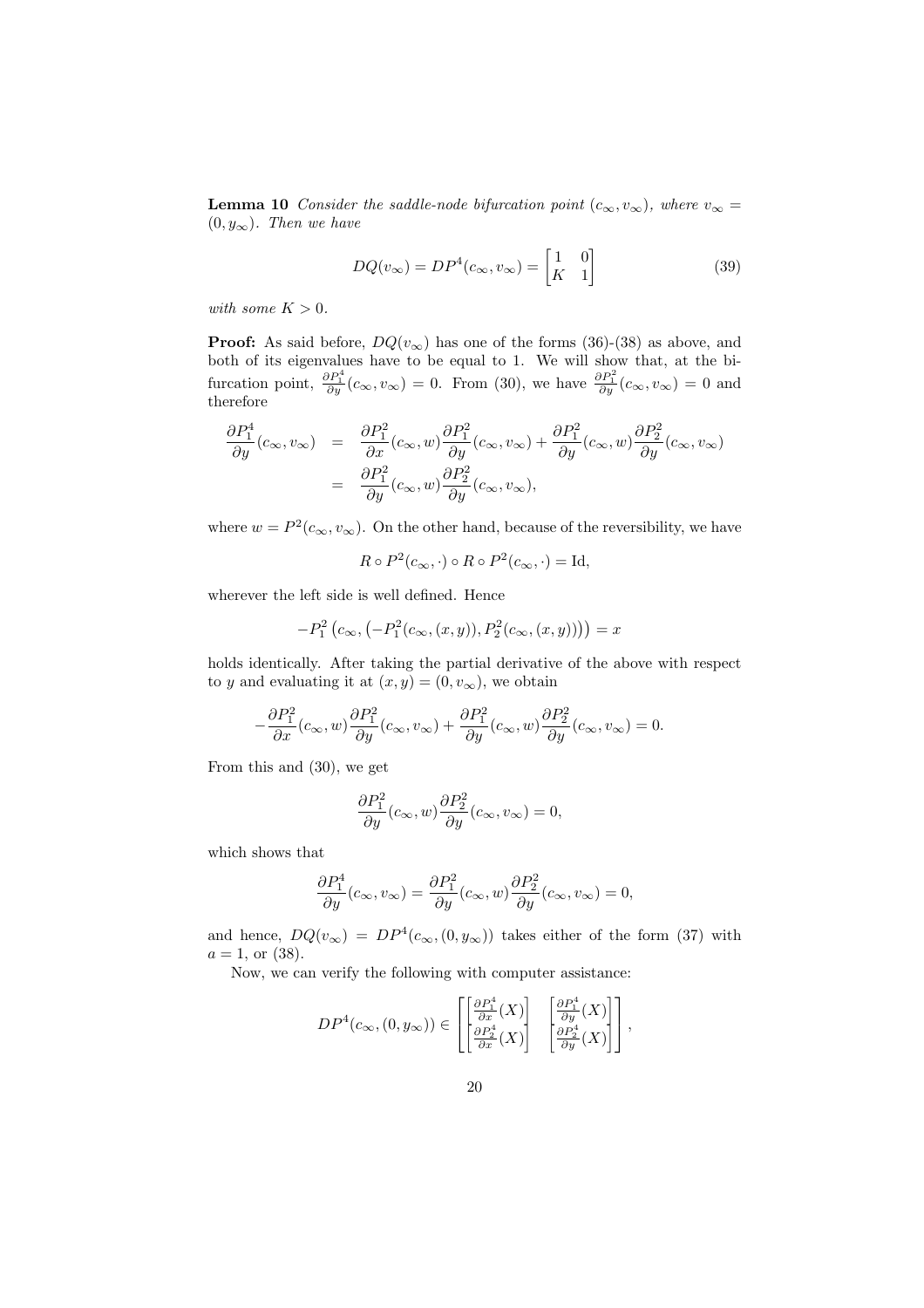where  $X = C \times (\{0\} \times Y)$  (see (32) for C and Y) and

$$
\begin{bmatrix}\n\frac{\partial P_1^4}{\partial x}(X) \\
\frac{\partial P_1^4}{\partial y}(X)\n\end{bmatrix} \subset [0.9999969282877466, 1.000000304317707]\n\begin{bmatrix}\n\frac{\partial P_1^4}{\partial y}(X) \\
\frac{\partial P_2^4}{\partial y}(X)\n\end{bmatrix} \subset [-6.595174451007324, 6.5661458936716599] \cdot 10^{-8}\n\tag{40}\n\begin{bmatrix}\n\frac{\partial P_2^4}{\partial x}(X) \\
\frac{\partial P_2^4}{\partial y}(X)\n\end{bmatrix} \subset [0.99999998913436772, 1.0000000106169058]\n\tag{40}
$$

This clearly shows that  $DP^4(c_{\infty}, v_{\infty})$  has the form

$$
DP^4(c_{\infty}, (0, y_{\infty})) = \begin{bmatrix} 1 & 0 \\ K & 1 \end{bmatrix}
$$
 (41)

 $\blacksquare$ 

with  $K \neq 0$ .

#### 7.3 Genericity of the saddle-node bifurcation

We shall show that the conditions (33) and (34) are sufficient for the genericity of the saddle-node bifurcation.

**Lemma 11** Under the above circumstances, the conditions  $(33)$  and  $(34)$  imply the genericity condition (C2).

**Proof:** From Lemma 9, we know that the map  $Q = P<sup>4</sup>$  has a saddle-node fixed point  $v_{\infty} = (0, y_{\infty})$  at  $c = c_{\infty}$ . Lemma 10 then shows that  $DP^4(c_{\infty}, v_{\infty})$  itself takes of the form ·  $\overline{a}$ 

$$
\begin{bmatrix} 1 & 0 \\ K & 1 \end{bmatrix}
$$

for some  $K \neq 0$ , and hence the condition (29) in (C2) in this case read

$$
\frac{\partial P_1^4}{\partial c}(c_{\infty}, v_{\infty}) \neq 0, \qquad \frac{\partial^2 P_1^4}{\partial y^2}(c_{\infty}, v_{\infty}) \neq 0,
$$
\n(42)

in terms of the original coordinates  $(x, y)$  on  $\Theta$ . A simple calculation shows that

$$
\frac{\partial}{\partial c} P^4(c,(x,y)) = \frac{\partial P^2}{\partial c}(c, P^2(c,(x,y))) + DP^2(c, P^2(c,(x,y))) \cdot \frac{\partial P^2}{\partial c}(c,(x,y)),
$$

and hence, recalling  $w = P^2(c_{\infty}, v_{\infty}),$ 

$$
\frac{\partial}{\partial c}P^4(c_{\infty}, v_{\infty}) = \frac{\partial P^2}{\partial c}(c_{\infty}, w) + DP^2(c_{\infty}, w) \cdot \frac{\partial P^2}{\partial c}(c_{\infty}, v_{\infty}).
$$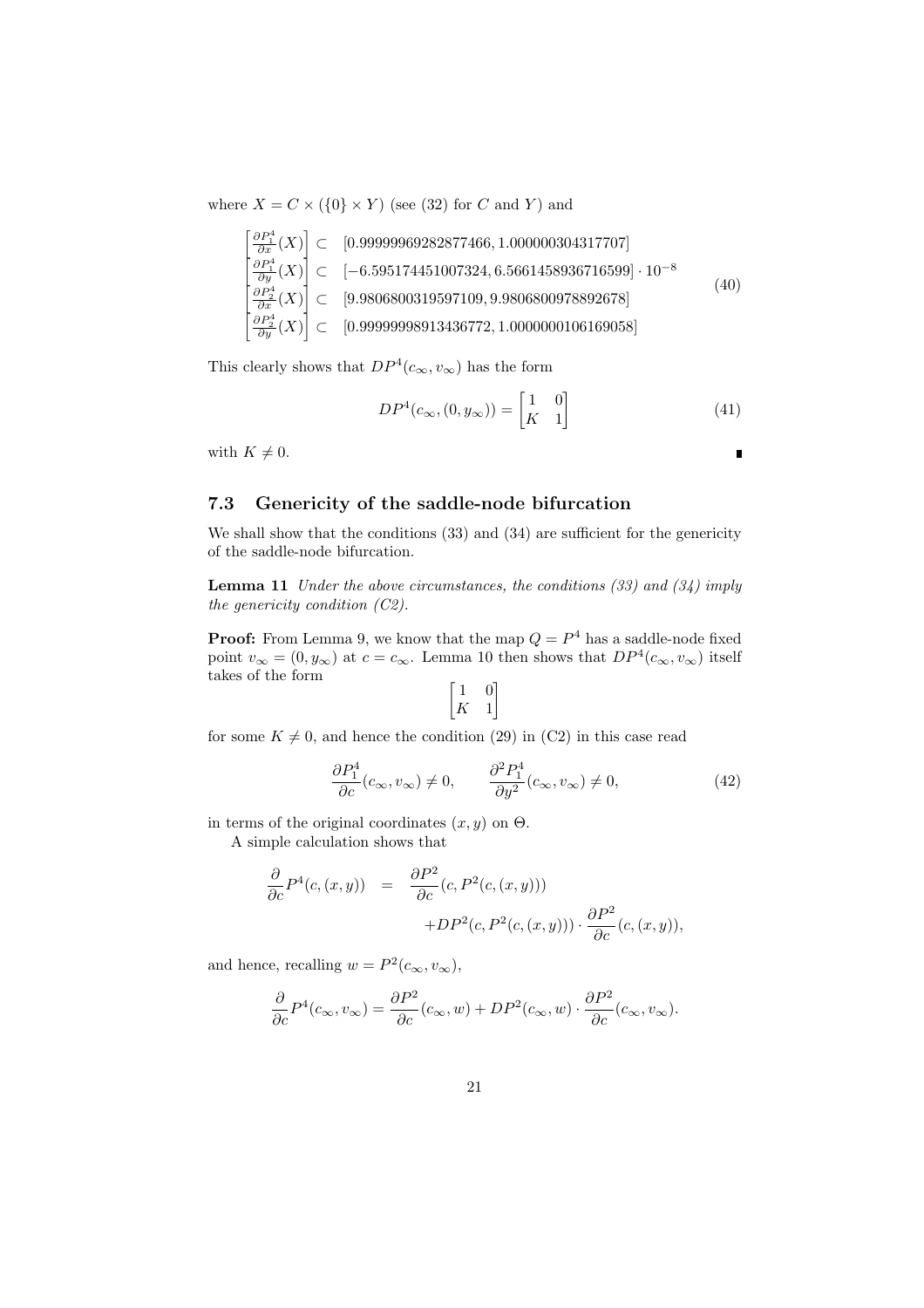From the reversibility  $R \circ P^2 \circ R \circ P^2 = \text{Id}$ , a similar calculation yields

$$
\frac{\partial P^2}{\partial c}(c_{\infty}, w) + DP^2(c_{\infty}, w) \cdot R \cdot \frac{\partial P^2}{\partial c}(c_{\infty}, v_{\infty}) = 0,
$$

from which we have

$$
\frac{\partial}{\partial c}P^4(c_{\infty},v_{\infty})=DP^2(c_{\infty},w)\cdot (I-R)\cdot \frac{\partial P^2}{\partial c}(c_{\infty},v_{\infty}),
$$

and therefore we obtain

$$
\frac{\partial P_1^4}{\partial c}(c_{\infty}, v_{\infty}) = 2 \frac{\partial P_1^2}{\partial x}(c_{\infty}, w) \cdot \frac{\partial P_1^2}{\partial c}(c_{\infty}, v_{\infty}).
$$
\n(43)

In a similar manner, using  $\frac{\partial P^2}{\partial y}(c_{\infty}, v_{\infty}) = 0$  which is used in the proof of Lemma 10, we also obtain

$$
\frac{\partial^2 P_1^4}{\partial y^2}(c_{\infty}, v_{\infty}) = 2 \frac{\partial P_1^2}{\partial x}(c_{\infty}, w) \cdot \frac{\partial^2 P_1^2}{\partial y^2}(c_{\infty}, v_{\infty}).
$$
\n(44)

We claim that  $\frac{\partial P_1^2}{\partial x}(c_{\infty}, w) \neq 0$ . Once this is proven, clearly the condition  $(42)$  follows from the conditions  $(33)$ ,  $(34)$ , and from  $(43)$ ,  $(44)$ . From Lemma 10, we have  $\overline{a}$ 

$$
DP^{2}(c_{\infty}, w) \cdot DP^{2}(c_{\infty}, v_{\infty}) = \begin{bmatrix} 1 & 0 \\ K & 1 \end{bmatrix}.
$$

From the reversibility  $R \circ P^2 \circ R \circ P^2 = \text{Id}$ , we also have

$$
R \cdot DP^{2}(c_{\infty}, w) \cdot R \cdot DP^{2}(c_{\infty}, v_{\infty}) = I.
$$

The claim easily follows from these and the fact that  $K \neq 0$ . This completes the proof.

All the results obtained in this section can be summarized as:

**Theorem 12** There exist a parameter value  $c = c_{\infty}$  and a saddle-node periodic orbit  $\gamma_*$  for  $c = c_{\infty}$ , such that conditions (C1) and (C2) are satisfied.

## 8 The existence of a cusp-transverse heteroclinic chain

In this section we present a computer assisted proof of the existence of cusptransverse heteroclinic chain involving the equilibrium points  $x_+$  and  $x_-\$  and the periodic orbit which is born at the bifurcation parameter value  $c_{\infty}$ . Let us denote by  $v_{\infty} = (0, y_{\infty})$  the fixed point for the Poincaré map  $P^4$  which is born for the parameter value  $c_{\infty}$ .

In this section the symbol  $W^u(v_\infty)$  stands for the unstable set of  $v_\infty$  in the section  $\Theta$  for the map  $P^4(v_\infty, \cdot)$ , and  $W^s(x_+)$  does the stable manifold of the equilibrium point  $x_$  of the Michelson system (1).

The goal of this section is to prove the following theorem.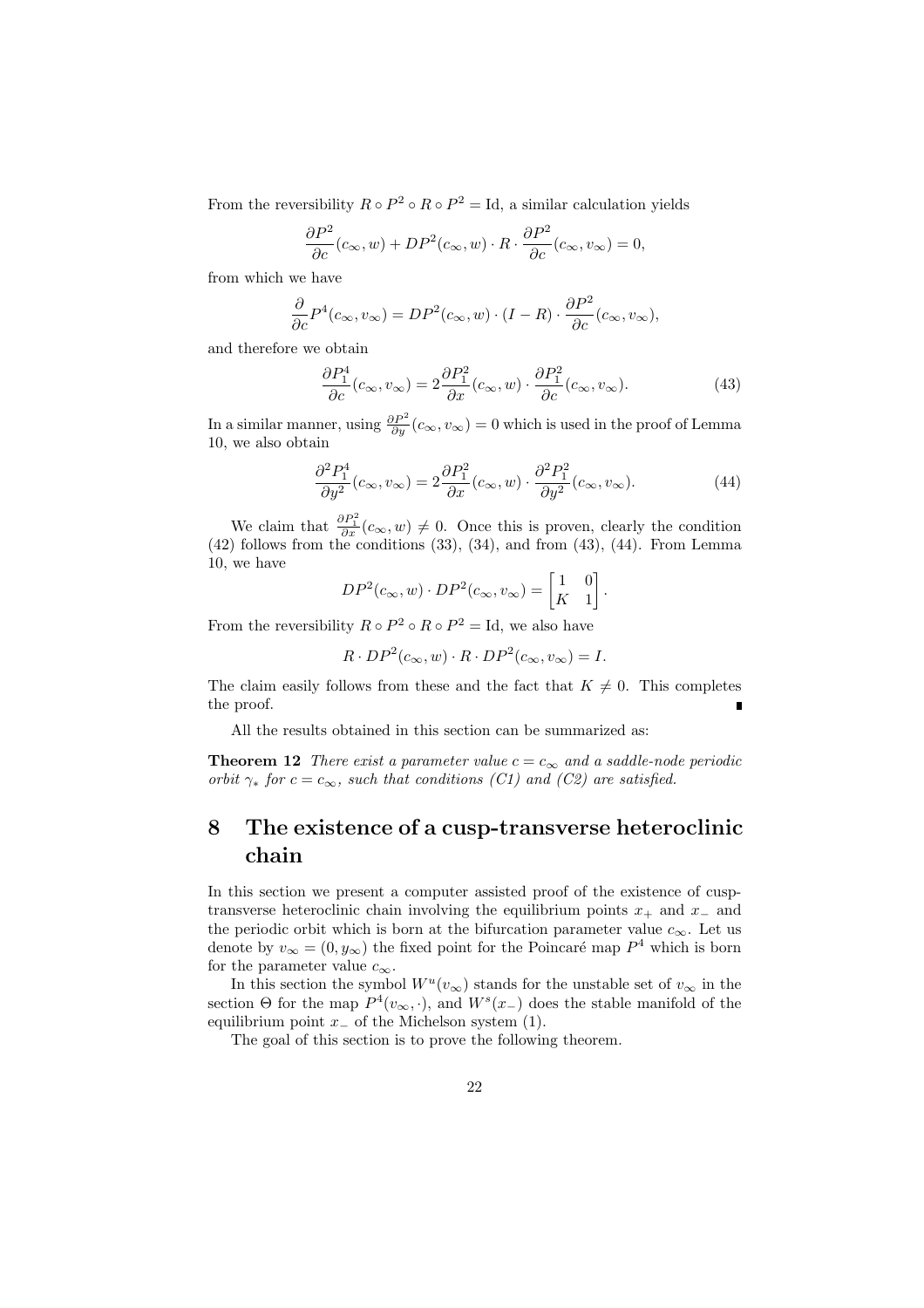**Theorem 13** The sets  $W^u(v_\infty)$  and  $W^s(x_-) \cap \Theta$  have topologically transverse intersection on Θ.

The proof of the above theorem consists of two main steps and several numerical lemmas which will be presented in the next subsections.

## 8.1 An estimation of  $W^u(v_\infty)$  near the bifurcation point

In the first step we will construct an estimation for the unstable set  $W^u(v_\infty)$ near the bifurcation point. From [5] we know that  $W^u(v_\infty)$  has a topology of the half-line, with the point  $v_{\infty}$  at its origin and that  $W^u(v_{\infty}) \cup W^s(v_{\infty})$ is a curve with a cusp-singularity at  $v_{\infty}$ . The proof of this fact is based on the embedding of a local diffeomorphism into the flow of a vector field. See [5, §2] and references therein for the details, and [6] for the general theory. In particular, the local reversible diffeomorphism  $\varphi$  around the saddle-node fixed point is  $C^{\infty}$ -conjugate to the time-one map of the flow generated by a local vector field around a singularity. Due to the reversibility, it turns out that the corresponding vector field singularity has the double zero nilpotent linear part

$$
\left[\begin{array}{cc} 0 & 1 \\ 0 & 0 \end{array}\right],
$$

and its stable and unstable sets form a cusp, just as in the case of the Bogdanov-Takens nilpotent singularity of a planar vector field [3]. Therefore, the proof of the cusp structure of  $W^u(v_\infty)$  and  $W^s(v_\infty)$  is rather indirect, and it may not be so easy to give any precise estimates for  $W^u(v_\infty)$ . An approximate shape of  $W^u(v_\infty)$  is shown in Figure 4.



Figure 4: The sets T,  $H_1$ ,  $H_2$ . The numerical evidence indicating that  $W^u(v_{\infty})$ forms a horizontal disk in  $H_2$ .

We assume that we have a parameterization  $s : [0, \infty) \to W^u(v_{\infty}),$  such that s is an immersion into  $\mathbb{R}^2$  and  $s(0) = v_{\infty}$ .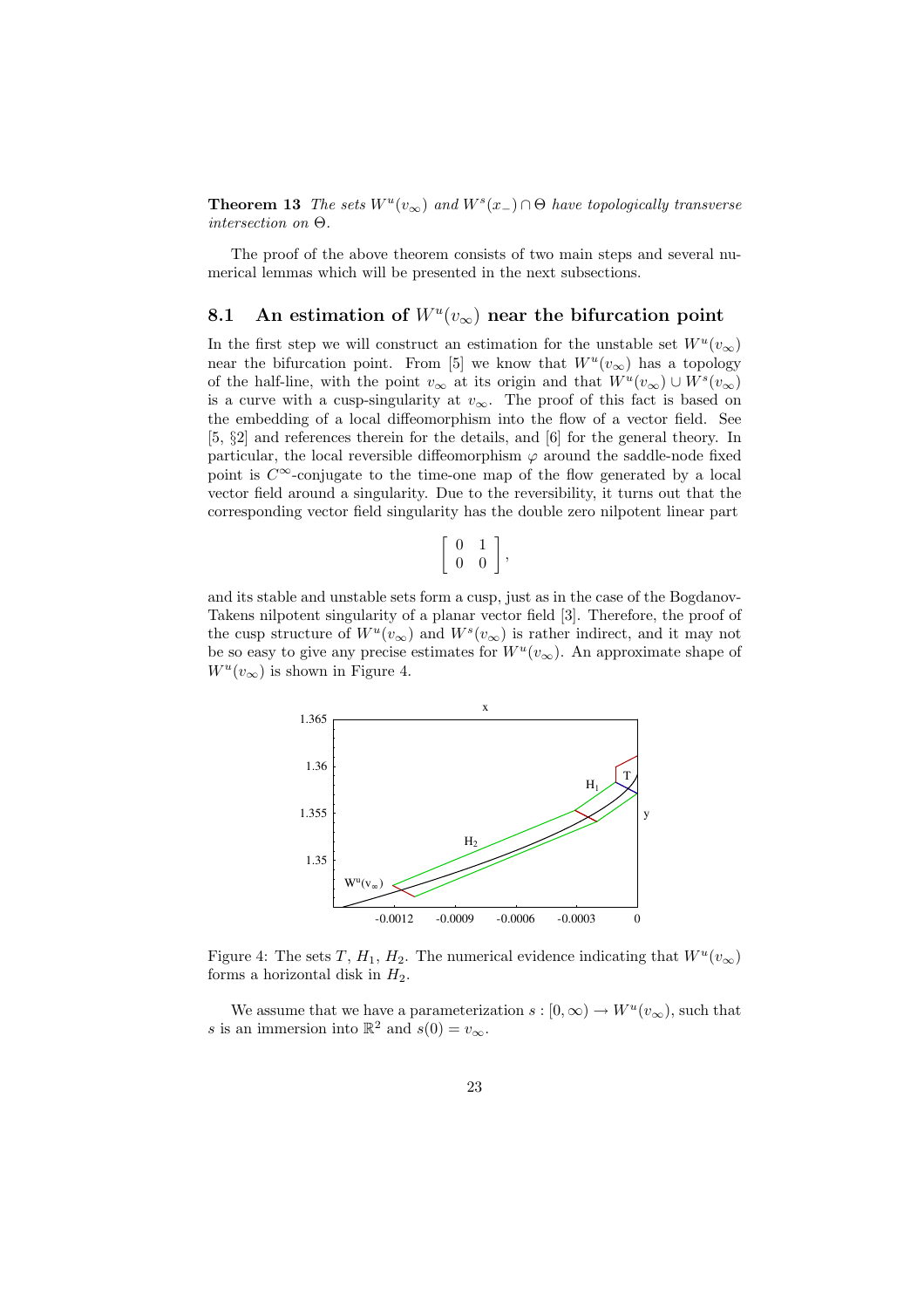**Definition 14** For  $v_1, v_2 \in W^u(v_\infty)$ , by  $[v_1, v_2]$  we will denote the segment of  $W^u(v_\infty)$  connecting  $v_1$  with  $v_2$ .

Let T denotes a trapezoid (see Figures 4 and 7) with the vertices  $T_1, T_2, T_3$ ,  $T_4$  given by

$$
T_1 = (0, y_0) - u_0 + 0.2s_0
$$
  
\n
$$
T_2 = (0, y_0) - u_0 - s_0
$$
  
\n
$$
T_3 = (0, y_0) + u_0 + s_0
$$
  
\n
$$
T_4 = (0, y_0) - 0.2u + s_0
$$

where the vectors  $u_0$ ,  $s_0$  are

$$
s_0 = (-9 \cdot 10^{-5}, 10^{-3}), \qquad u_0 = R(s_0)
$$

and  $y_0$  is the center point of the interval Y, defined in (32).

Remark 14 It should be noted that we do not know the exact location of the saddle-node point  $v_{\infty}$ . From Lemma 9 we know that  $v_{\infty} \in \{0\} \times Y$  and from the definition of T it follows that  $v_{\infty} \in \{0\} \times Y \subset T$ .

Next we define two *h*-sets  $H_i = \mathfrak{h}(q_i, u_i, s_i), i = 1, 2$  where

$$
u_1 = (10^{-4}, 1.5 \cdot 10^{-3})
$$
  
\n
$$
s_1 = \frac{3}{5} \cdot (-9 \cdot 10^{-5}, 10^{-3}) = \frac{3}{5} s_0
$$
  
\n
$$
u_2 = (4.5 \cdot 10^{-4}, 4 \cdot 10^{-3})
$$
  
\n
$$
s_2 = s_1
$$
  
\n
$$
q_1 = T_2 - u_1 + s_1
$$
  
\n
$$
q_2 = T_2 - 2u_1 - u_2 + s_2
$$

The h-sets  $H_1$  and  $H_2$  are chosen to be a neighborhood for a local unstable set  $W^u(v_\infty)$  outside the trapezoid T. The location of the parallelograms  $|H_1|$ and  $|H_2|$  is presented in Figure 4. Notice, that the sets  $|H_1|$  and  $|H_2|$  have been chosen so that  $T_{12} = H_1^r$  and  $H_1^l = H_2^r$ .

Comment: In fact  $H_1$  will not be used as an h-set. We will explicitly use its edges, only.

The following lemma is the first step in the proof of Theorem 13.

Lemma 15 There exist two points

$$
v_1, v_2 \in W^u(v_\infty)
$$

such that  $[v_1, v_2]$  can be parameterized as a proper horizontal disk in  $H_2$ .

The proof of Lemma 15 is given in Section 9.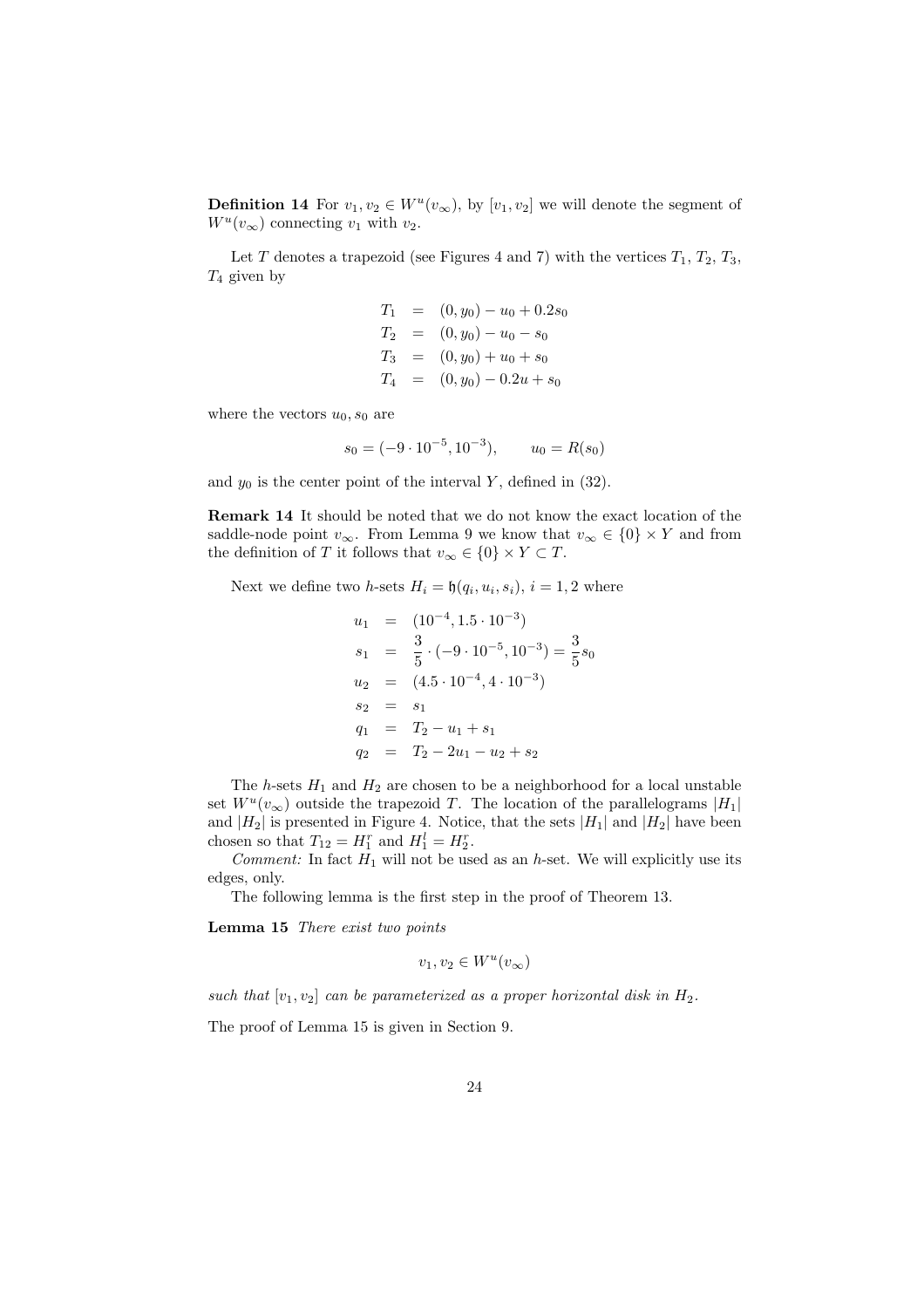

Figure 5: The location of h-sets  $H_3$ ,  $H_4$  in  $\Theta$ . See also Figure 6.

## 8.2 Topologically transverse intersection of  $W^u(v_\infty)$  and  $W^s(x_-\)$

#### Proof of Theorem 13:

By  $\phi: (0, \infty) \times \mathbb{R} \times \mathbb{R}^3$  o  $\mathbb{R}^3$ , we will denote the local flow induced by the Michelson system  $(1)$  with the parameter value c, which is the first parameter in  $\phi$ .

The numerical simulation shows that the stable manifold of the equilibrium point  $W^s(x_-)$  intersects  $P^4(c_{\infty}, |H_2|)$ .

The idea of the proof of Theorem 13 is as follows. We choose an approximate point, say  $q_3$  on a numerically observed intersection of  $W^s(x)$  with  $P^4(c_{\infty}, [v_1, v_2])$ . The point  $q_3$  will be used as the center of an h-set  $H_3$ . Then we construct a set  $H_4$  centered at an approximate point of  $P^4(c_{\infty}, q_3)$  and similarly  $H_5$  will be centered at  $P^2(c_{\infty}, q_4)$ . Finally, we construct a three-dimensional hset M centered at the equilibrium point  $x_$  and show (a computer assisted proof) that the following sequence of covering relation holds

$$
H_2 \stackrel{P^4(c_{\infty},\cdot)}{\Longrightarrow} H_3 \stackrel{P^4(c_{\infty},\cdot)}{\Longrightarrow} H_4 \stackrel{P^2(c_{\infty},\cdot)}{\Longrightarrow} H_5 \stackrel{\Phi_H(c_{\infty},\cdot)}{\Longrightarrow} M \stackrel{\Phi_M(c_{\infty},\cdot)}{\Longrightarrow} M, \tag{45}
$$

where  $\Phi_H$  and  $\Phi_M$  will be suitable time shifts along the flow induced by the Michelson system (1). Moreover, for all these relations, except the first one, cone conditions are satisfied.

From Lemma 15 we get that  $W^u(P^4, v_{\infty})$  contains a horizontal disc in  $H_2$ . Since  $H_2 \stackrel{P^4(c_{\infty},\cdot)}{\Longrightarrow} H_3$ , [18, Lemma 4.7] implies that  $W^u(P^4,v_{\infty})$  contains a proper horizontal disk in  $H_3$ . From Theorem 8 we know that  $W^s(\phi(c_{\infty}), x_{-})$ contains a vertical disk in M satisfying the cone conditions. Therefore from Theorem 5 it follows that  $W^u(v_\infty)$  and  $W^s(x_+)$  have topologically transverse intersection in  $H_3$ .

Now we will precisely define the  $h$ -sets with cones listed in  $(45)$ . For all these h-sets the quadratic form defining cones is  $Q(x, y) = x^2 - y^2$  for  $x \in \mathbb{R}^u$  and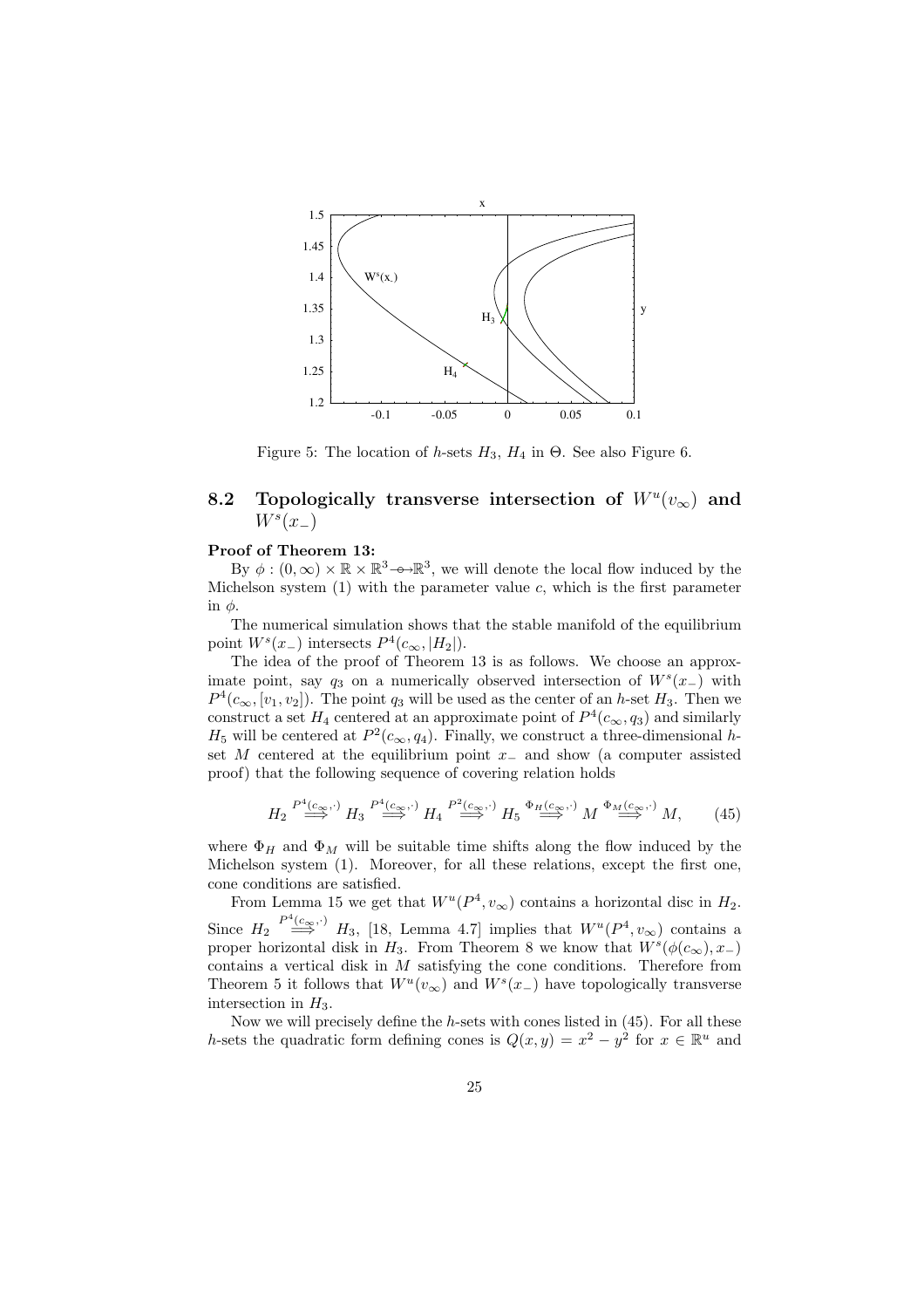$y \in \mathbb{R}^s$ .

We define  $H_i = \mathfrak{h}(q_i, s_i, u_i), i = 3, 4, 5$  where

 $q_3 = (-0.0038, 1.3337)$  $q_4 = (-0.0335, 1.2607),$  $q_5 = (-0.03798, -3.10109),$  $s_3 = s_4 = s_5 = (-10^{-4}, 2 \cdot 10^{-4}),$  $u_3 = (10^{-4}, 4 \cdot 10^{-4}),$  $u_4 = u_5 = (3 \cdot 10^{-4}, 5.5 \cdot 10^{-4})$ 

Let  $u(c)$ ,  $s_1(c)$  and  $s_2(c)$  be the eigenvectors of the linearized flow in  $x-(c) =$  $(-c\sqrt{2},0,0)$ . We can find explicit formulae for these vectors, namely

$$
u(c) = \left(\frac{3\sqrt{2}Q_1(c)}{cQ_2(c)} + \frac{Q_2(c)}{6\sqrt{2}cQ_1(c)}, \frac{6Q_1(c)}{Q_2(c)}, 1\right)
$$
  

$$
s_1(c) = \Re\left(\frac{-1}{\sqrt{2}cQ_3(c)} - \frac{Q_3(c)}{\sqrt{2}c}, \frac{-1}{Q_3(c)}, 1\right)
$$
  

$$
s_2(c) = \Im\left(\frac{-1}{\sqrt{2}cQ_3(c)} - \frac{Q_3(c)}{\sqrt{2}c}, \frac{-1}{Q_3(c)}, 1\right)
$$

where  $\Re(z)$  is the real part and  $\Im(z)$  is the imaginary part of the complex vector  $z \in \mathbb{C}^3$  and

$$
Q_1(c) = \left(27\sqrt{2}c + \sqrt{108 + 1458c^2}\right)^{\frac{1}{3}}
$$
  
\n
$$
Q_2(c) = -6 \cdot 2^{\frac{1}{3}} + 2^{\frac{2}{3}}Q_1(c)^2
$$
  
\n
$$
Q_3(c) = \left(1 + i\sqrt{3}\right) \left(2^{\frac{2}{3}}Q_1(c)\right)^{-1} + \left(1 - i\sqrt{3}\right)Q_1(c)\left(6 \cdot 2^{\frac{2}{3}}\right)^{-1}
$$

We define a three-dimensional  $h$ -set built on these vectors with the parameter value close to  $c_{\infty}$ , namely

$$
M = \mathfrak{h}(x_{-}(c_0), 0.1u(c_0), 0.2s_1(c_0), 0.2s_2(c_0))
$$

where  $c_0$  is a center point of  $C$  – see (32).

We define  $\Phi_H(c, x) = \phi(c, 7, x)$  and  $\Phi_M(c, x) = \phi(c, 1.4, x)$ . Using the algorithms presented in [20, 19] we proved  $(45)$  with a computer assistance – see also Figure 6.

r

## 9 Proof of Lemma 15

The main step in the proof of Lemma 15 is to show that for  $c = c_{\infty}$  there exists a Lyapunov function in the neighborhood of the bifurcation  $v_{\infty}$  for  $P^4$ . In fact, we show that the existence of a Lyapunov function is a general phenomenon for this bifurcation type. By a Lyapunov function we understand a function, which increases along a nonconstant trajectory.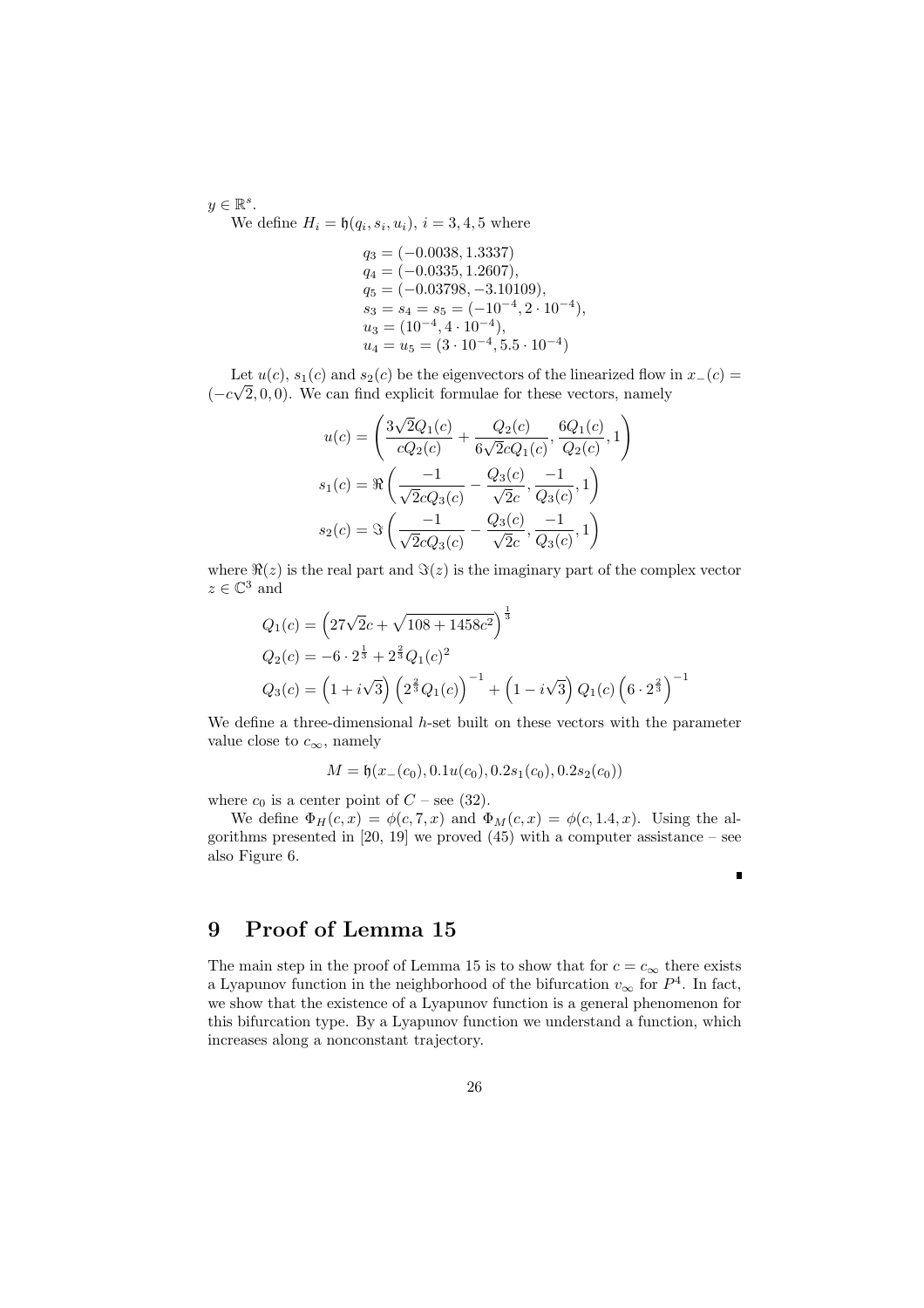

Figure 6: Covering relations  $H_2 \stackrel{P^4(c_{\infty},\cdot)}{\Longrightarrow} H_3 \stackrel{P^4(c_{\infty},\cdot)}{\Longrightarrow} H_4.$ 

### 9.1 The existence of a Lyapunov function in the neighborhood of the bifurcation point  $v_{\infty}$  for  $c = c_{\infty}$

It should be mentioned here that the existence of Lyapunov function was already established by Fontich [7], where it was obtained under certain assumptions about normal forms of the map at the degenerate fixed point (which in our context is a bifurcation point  $v_{\infty}$ ). Contrary to Fontich approach in our work we just use coordinates which bring the linearization at the bifurcation point to a Jordan form and it turns out that one of the coordinates is a desired Lyapunov function for some iterate of our map.

**Lemma 16** Let  $Q : \mathbb{R}^2 \longrightarrow \mathbb{R}^2$  be a  $C^2$ -map and let  $(0,0)$  be a fixed point of  $Q$ , such that  $\overline{a}$ 

$$
DQ(0,0) = \begin{bmatrix} 1 & 0 \\ K & 1 \end{bmatrix}.
$$
 (46)

If  $\frac{\partial^2 Q_1}{\partial y^2}(0,0) > 0$  and  $K \neq 0$ , then there exists a neighborhood U of  $(0,0)$  and an integer  $n > 0$  such that for  $v = (v_1, v_2) \in U$ ,  $v \neq 0$  holds  $Q_1^n(v) > v_1$ .

**Proof:** Let  $B(r,r) = D^2Q(0,0)(r,r)$  be the vector valued bilinear form induced by the second order derivative of Q at  $(0,0)$  and  $A = DQ(0,0)$ . We have

$$
Q(r) = Ar + \frac{1}{2}B(r, r) + o(|r|^2)
$$

An easy computation shows that

$$
Q^{n}(r) = A^{n}r + \frac{1}{2}A^{n-1}B(r,r) + \frac{1}{2}A^{n-2}B(Ar,Ar) + \cdots +
$$
  
+ 
$$
\frac{1}{2}AB(A^{n-2}r, A^{n-2}r) + \frac{1}{2}B(A^{n-1}r, A^{n-1}r) + o(|r|^{2})
$$
 (47)

From (46) we have

$$
A^n = \begin{bmatrix} 1 & 0 \\ nK & 1 \end{bmatrix} . \tag{48}
$$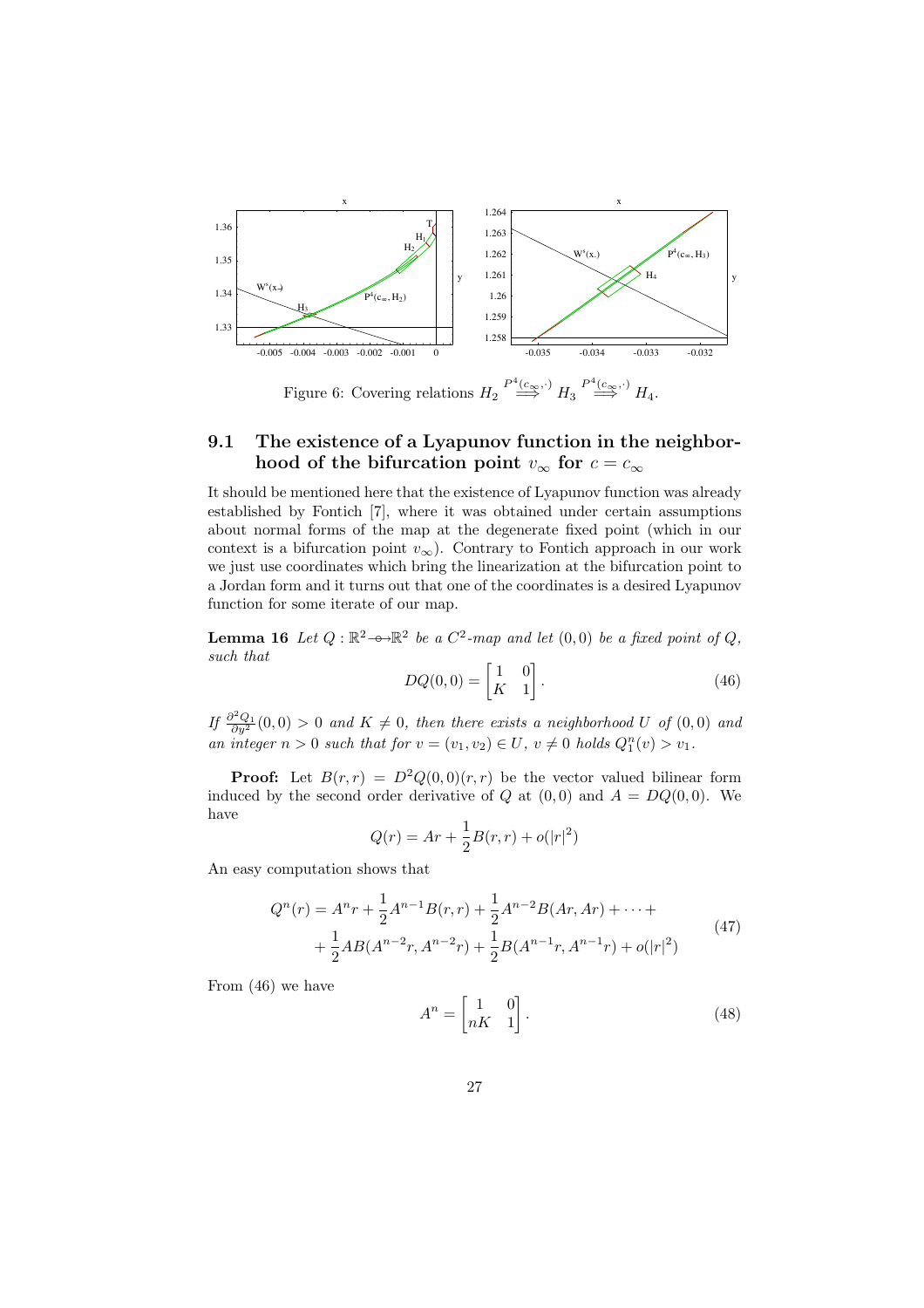Consider now,  $Q_1$ , the first coordinate of  $Q$ . From above formulas we obtain

$$
Q_1^n(r) = r_1 + \frac{1}{2}r^T S(n)r + o(|r|^2),\tag{49}
$$

where  $r = (r_1, r_2)^T$  and  $S(n)$  a symmetric  $2 \times 2$  matrix given by

$$
S(n) = B_1 + A^T B_1 A + \dots + (A^{n-1})^T B_1 A^{n-1}.
$$
 (50)

From now on we will drop the index in  $B_1$ . This means that  $B_{ij} = \frac{\partial^2 Q_1}{\partial x_i \partial x_j}$ , for  $i, j = 1, 2$  and  $x_1 = x, x_2 = y$ .

We would like to show now that there exists n, such that  $S(n)$  is positively definite, i.e.  $S(n)(r, r) > 0$  for  $r \neq 0$ . Let

$$
B = \begin{bmatrix} a & b \\ b & c \end{bmatrix}.
$$

We have

$$
(A^i)^T B A^i = \begin{bmatrix} c i^2 K^2 + 2biK + a & iKc + b \\ iKc + b & c \end{bmatrix}.
$$

From the above equation we obtain

$$
S(n) = \begin{bmatrix} \frac{K^2cn^3}{3} + c_1n^2 + c_2n + c_3 & \frac{Kcn^2}{2} + c_4n + c_5\\ \frac{Kcn^2}{2} + c_4n + c_5 & nc \end{bmatrix}
$$

for suitable constants  $c_1, \ldots, c_5$ . The determinant of  $S(n)$  has the following form

$$
\det S(n) = \frac{K^2 c^2 n^4}{12} + d_3 n^3 + d_2 n^2 + d_1 n + d_0
$$

for some constants  $d_0, \ldots, d_3$ . This shows that for a sufficiently large n det  $S(n)$ is positive. Recall that  $c = \frac{\partial^2 Q_1}{\partial y^2}(0,0) > 0$ . Hence,  $S(n)_{11} > 0$  for sufficiently large n. This proves that  $S(n)$  is positively definite for n large enough.

Till now we have shown that  $D^2Q_1^n(0,0)$  is positively definite. Let U be a convex neighborhood containing  $(0,0)$  (in fact star-shaped with respect to  $(0,0)$ ) is enough) such that any quadratic symmetric matrix  $G$  satisfying

$$
G \in \left[ D^2 Q_1^n(U) \right]_I \tag{51}
$$

п

is positively definite.

From the Taylor formula and (48) it follows that for  $(x, y) \in U \setminus \{(0, 0)\}\$ there exits a matrix  $G$  satisfying  $(51)$  such that

$$
Q_1^n(x, y) - x = \frac{1}{2}G((x, y), (x, y)) > 0
$$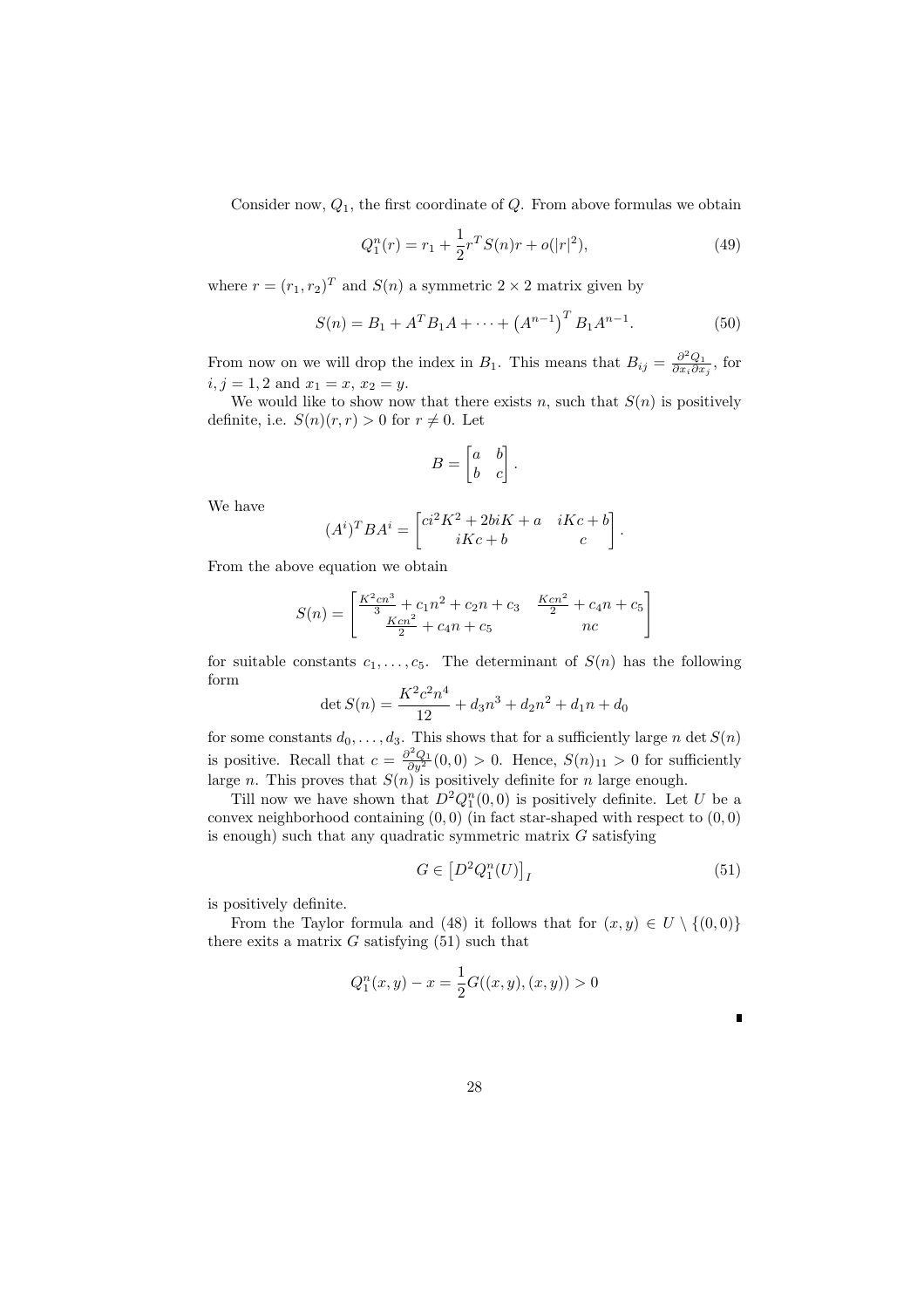**Remark 17** If in the above lemma the sign in the assumption  $\frac{\partial^2 Q_1}{\partial y^2}(0,0) > 0$ is reversed, i.e. we assume that  $\frac{\partial^2 Q_1}{\partial y^2}(0,0) < 0$ , then we obtain  $Q_1^n(v) < v_1$  for  $v \in U, v \neq 0.$ 

In the context of cocoon bifurcation for (1) Lemma 16 and Remark 17 suggest that the first coordinate should be a Lyapunov function for  $P^{4n}$ , for some  $n > 0$ , in a small neighborhood U of  $v_{\infty}$ . It turns that this can be proven for  $n = 1$ and the neighborhood  $T$  of the bifurcation point. On the other hand the sets  $H_1$  and  $H_2$  are separated from the bifurcation point  $v_{\infty}$ , hence one can try to prove that the first coordinate is a Lyapunov function on  $H_1$  and  $H_2$  by a direct verification of either  $P_1^4(x, y) < x_1$  or  $P_1^4(x, y) > x_1$  using interval arithmetics, because if valid one of these inequalities is satisfied with some nonzero margin. The following lemma summarizes these observations and it is the main step in the proof of Lemma 15.

**Lemma 18** For  $v = (v_1, v_2) \in T \cup H_1 \cup H_2$ ,  $v \neq v_\infty$ , it holds that

$$
P_1^4(c_{\infty}, v) < v_1.
$$

**Proof:** First we focus on T. Here, since  $v_{\infty} \in T$  is a fixed point, we cannot hope that  $P^4(v_1, v_2) - v_1 < -\delta$  for some  $\delta > 0$ . Therefore we use the second derivative as in the final part of the proof of Lemma 16. For this end we cover T with two star-shaped sets with respect to  $v_{\infty}$  and on each of them we verify that interval enclosure of the second derivative of the proposed Lyapunov function is negatively definite.

Let us denote by  $T<sup>t</sup>$  and  $T<sup>b</sup>$  the subsets of the trapezoid T given by

$$
Tt = \{(x, y) \in T \mid y \ge \min Y\}
$$
  

$$
Tb = \{(x, y) \in T \mid y \le \max Y\},
$$

where  $Y$  is defined in  $(32)$  as the rigorous bound for the saddle-node point  $(0, v_{\infty})$  with  $v_{\infty} \in Y$ .

Obviously  $T \subset T^t \cup T^b$ . With a computer assistance we proved that for all  $c \in C$  we have the following estimations

$$
\left[D^2P_1^4(c,\cdot)(T^t)\right] \subset \begin{bmatrix} \mathbf{a_1} & \mathbf{b_1} \\ \mathbf{c_1} & \mathbf{d_1} \end{bmatrix}, \qquad \left[D^2P_1^4(c,\cdot)(T^b)\right] \subset \begin{bmatrix} \mathbf{a_2} & \mathbf{b_2} \\ \mathbf{c_2} & \mathbf{d_2} \end{bmatrix}
$$

where

| $a_1 = [-780.16131381343655, -709.93527387806591]$                                       |      |
|------------------------------------------------------------------------------------------|------|
| $b1 = [-89.947975019107204, -66.727549530917358]$                                        |      |
| $\mathbf{c_1} = \begin{bmatrix} -89.947849107194429, -66.727364301250489 \end{bmatrix}$  |      |
| $\mathbf{d_1} = \begin{bmatrix} -19.331688841150434, -11.453819205730355 \end{bmatrix}$  | (52) |
| $\mathbf{a_2} = \begin{bmatrix} -778.05323373414433 & -714.78668326675711 \end{bmatrix}$ |      |
| $b2 = [-101.63969051099849, -79.522565868200005]$                                        |      |
| $\mathbf{c_2} = \begin{bmatrix} -101.63977655838916, -79.522402280329359 \end{bmatrix}$  |      |
| $\mathbf{d_2} = \begin{bmatrix} -22.635893897013542, -15.224239418346446 \end{bmatrix}$  |      |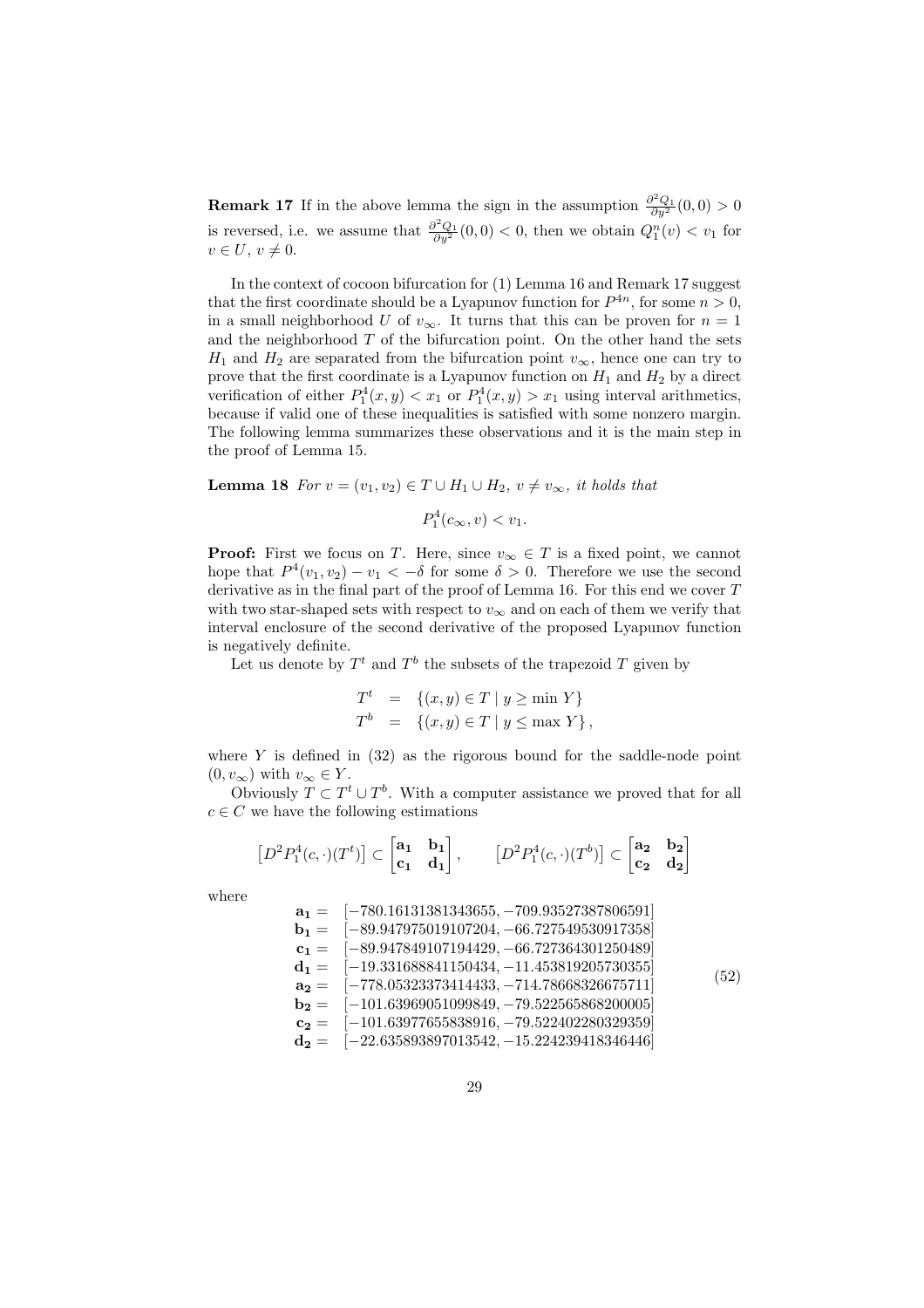An easy computation show that each symmetric matrix  $G \in$  $\left[D^2P_1(c, \cdot)(T^t)\right]$ l<br>E asy computation show that each symmetric matrix  $G \in [D^2P_1(c,\cdot)(T^t)]$  or  $G \in [D^2P_1(c, \cdot)(T^b)]$  is negatively definite. Moreover, from Lemma 10 we have  $K = \frac{\partial P_2^4}{\partial x}(c_{\infty}, v_{\infty}) \neq 0$ . From Lemma 16 we obtain that for all  $v = (v_1, v_2) \in T$ and  $v \neq v_{\infty}$ 

$$
P_1^4(c_{\infty}, v) < v_1
$$

To finish the proof we check in rigorous computation that  $P_1^4(c, v) < v_1$  for all  $c \in C$  and  $v \in H_1 \cup H_2$ .

Since  $H_1$  and  $H_2$  are separated from the fixed point we were able to verify condition  $P_1(v_1, v_2) - v_1 < -\delta$  in direct  $\mathcal{C}^0$  computations. We covered the set  $H_1$  by 67290 nonequal pieces (smaller when closer to fixed point) and for each element in such a grid we verified inequality

$$
P_1^4([v_1],[v_2]) - [v_1] < -1.3233105116707521 \cdot 10^{-7},
$$

where  $([v_1], [v_2])$  is an element of a grid.

The set  $H_2$  has been covered by 5000 equal parts and for each element in such a grid we verified inequality

$$
P_1^4([v_1],[v_2]) - [v_1] < -1.1552589508338426 \cdot 10^{-5}.
$$

п

Remark 19 Notice that the proof of the existence of the estimations (52) is the most time-consuming part of the numerical proof. In fact, we divided both the sets  $T<sup>t</sup>$  and  $T<sup>b</sup>$  into 1913 equal pieces as well as their images  $P<sup>2</sup>(C, T<sup>t</sup>)$  and  $P^2(C, T^b)$  into 990 and 832 parts, respectively. Next we compute the hessian  $D^2P_1^4(C,T)$  by composition of two Poincaré maps  $P^2$  and its partial derivatives on a suitable sets.

#### 9.2 The proof of Lemma 15

Recall that by  $s : [0, \infty) \to W^u(v_{\infty})$  we denoted a parameterization of the unstable set of  $v_{\infty}$  for  $P^4(c_{\infty}, \cdot)$  on the plane  $\Theta$ .

**Definition 15** Let  $Z \subset \mathbb{R}^2$  be closed and  $Y \subset \partial Z$ . Assume that  $s(t_0) \in$  $W^u(v_\infty) \cap Z$  for some  $t_0 \geq 0$ .

We say that  $W^u(v_\infty)$  leaves Z through Y, if the following conditions are satisfied:

$$
t_e = \sup\{t : t \ge t_0, s([t_0, t]) \subset Z\} < \infty
$$
  

$$
s(t_e) \in Y.
$$

The point  $s(t_e)$  will be called the exit point. If  $Y = \partial Z$ , then we just say that  $W^u(v_\infty)$  leaves Z.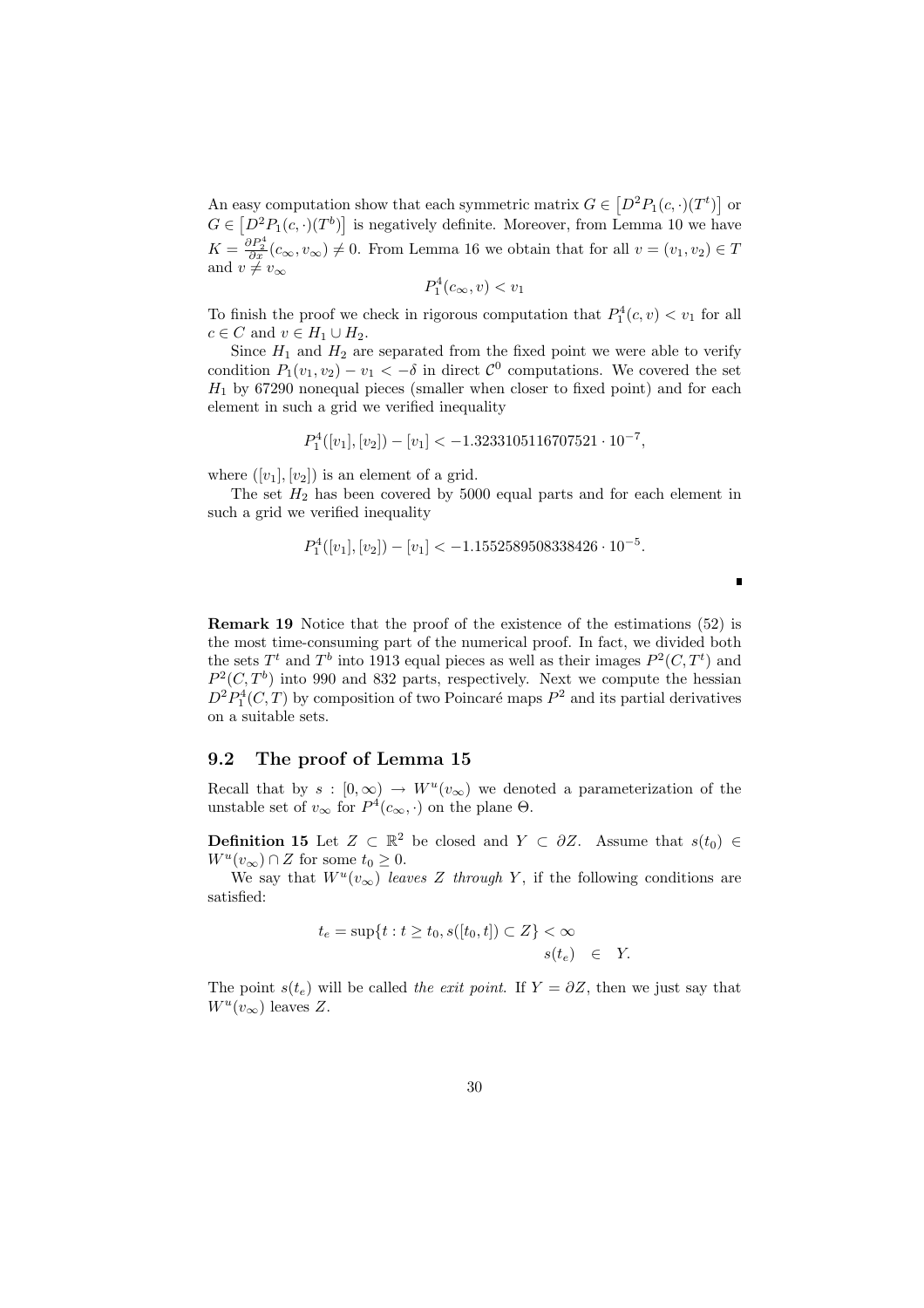Let us introduce the following notation. By  $T_{ij}(v)$  we will denote the edge of a trapezoid  $T(v)$  connecting  $T_i(v)$  with  $T_i(v)$ .

**Proof of Lemma 15:** Let us denote by  $N$  the set

$$
N = T \cup H_1 \cup H_2
$$

The proof of the lemma consists of the following steps:

- 1. we will show that the maximal invariant set for  $P^4(c_{\infty},\cdot)$  in N is a single point  $v_{\infty}$ . Hence,  $W^u(v_{\infty})$  must leave the set N.
- 2. we will show that  $W^u(v_\infty)$  must leave the set N through the left edge  $H_2^l$ .
- 3. we conclude that this implies that some part of  $W^u(v_\infty)$  is a horizontal disk in  $H_2$ .

From Lemma 18 it follows that

$$
P_1^4(c_{\infty}, z) < z_1 \quad \text{for } (z_1, z_2) \in N \setminus \{v_{\infty}\}.
$$

This shows by a standard Lyapunov function argument that  $W^u(v_\infty)$  must leave the set N, hence there exists a point  $v_2 \in \partial N \cap W^u(v_\infty)$  such that

$$
[v_{\infty}, v_2] \subset N. \tag{53}
$$

Next we will show that  $v_2 \in H_2^l$ . Using the algorithms presented in [20, 19] we prove with a computer assistance that for all  $c \in C$  the following conditions hold (see Figures 7 and 8):

$$
P^{-4}(c, H_1^b \cup H_2^b \cup H_2^t) \cap N = \emptyset,
$$
  
\n
$$
P^{-8}(c, H_1^t \cup T_{14} \cup T_{34}) \cap N = \emptyset.
$$
\n(54)

Since for  $z \in N \setminus \{v_{\infty}\}, P_1^4(c_{\infty}, z) < 0$  we get  $v_2 \notin T_{23}$ . From (53) we obtain

$$
P^{-4n}([v_{\infty},v_2]) \subset [v_{\infty},v_2] \subset N
$$

for  $n > 0$ . From this and (54), it follows that

$$
v_2 \notin H_1^t \cup H_1^b \cup H_2^t \cup H_2^b \cup T_{14} \cup T_{34},
$$

and therefore  $v_2 \in H_2^l$ .

It remains to show that there exists  $v_1 \in W^u(v_\infty)$  such that  $[v_1, v_2]$  can be parameterized as a proper horizontal disk in  $H_2$ . Since  $v_{\infty}$  and  $v_2$  lie in two disjoint components of  $N \setminus H_2^r$  and since  $[v_{\infty}, v_2] \subset N$ , it follows that there exists at least one point

$$
\tilde{v} \in W^u(v_{\infty}) \cap H_2^r,\tag{55}
$$

hence

$$
D = \bigcap \{ [w, v_2] : w \in W^u(v_\infty) \cap H_2^r \}
$$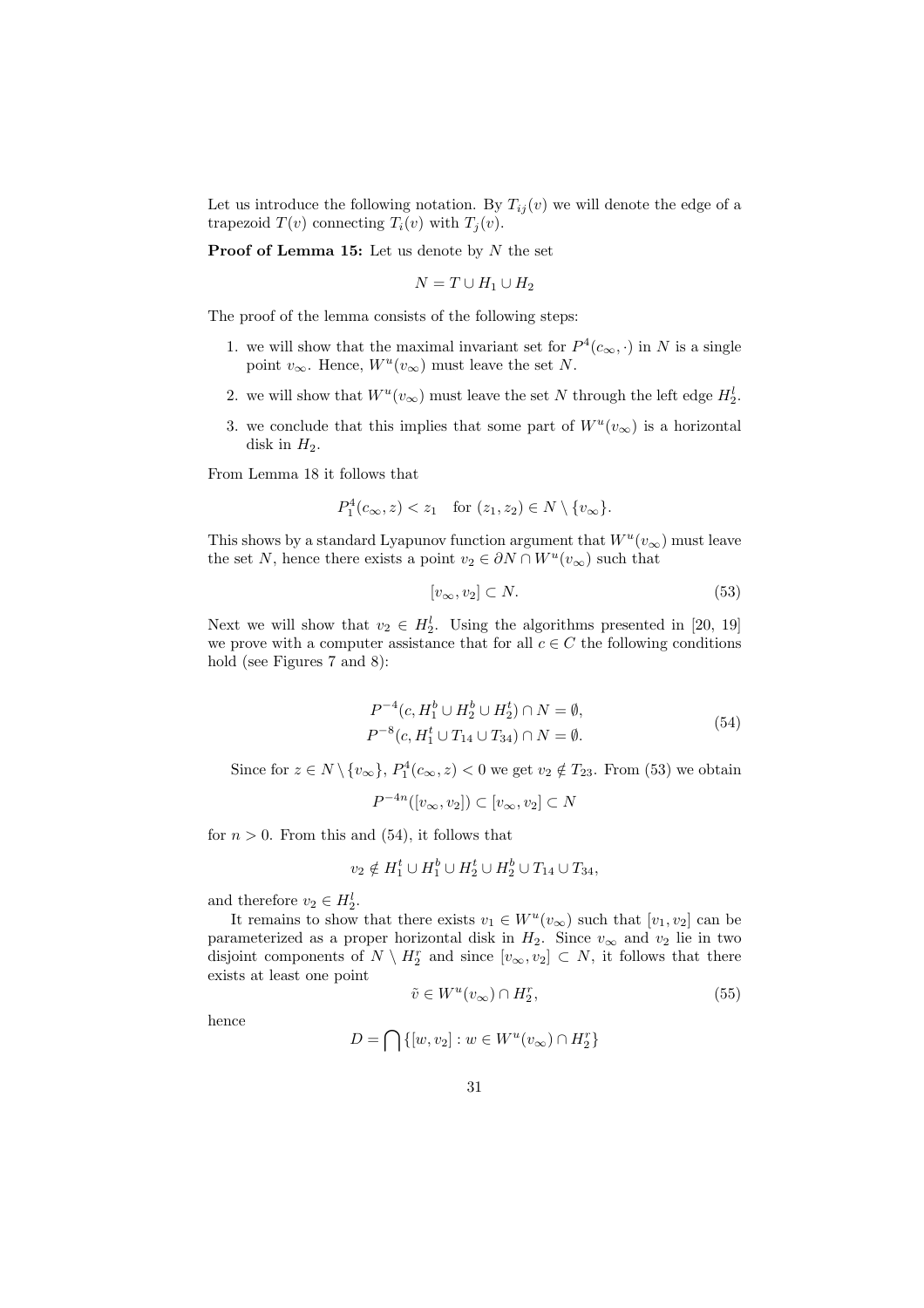

Figure 7: The trapezoid T, unstable set  $W^u(v_\infty)$  and the preimage of the two edges of T.



Figure 8: The sets  $H_1$ ,  $H_2$  and the preimages of their horizontal edges  $H_i^t \cup H_i^b$ ,  $i = 1, 2.$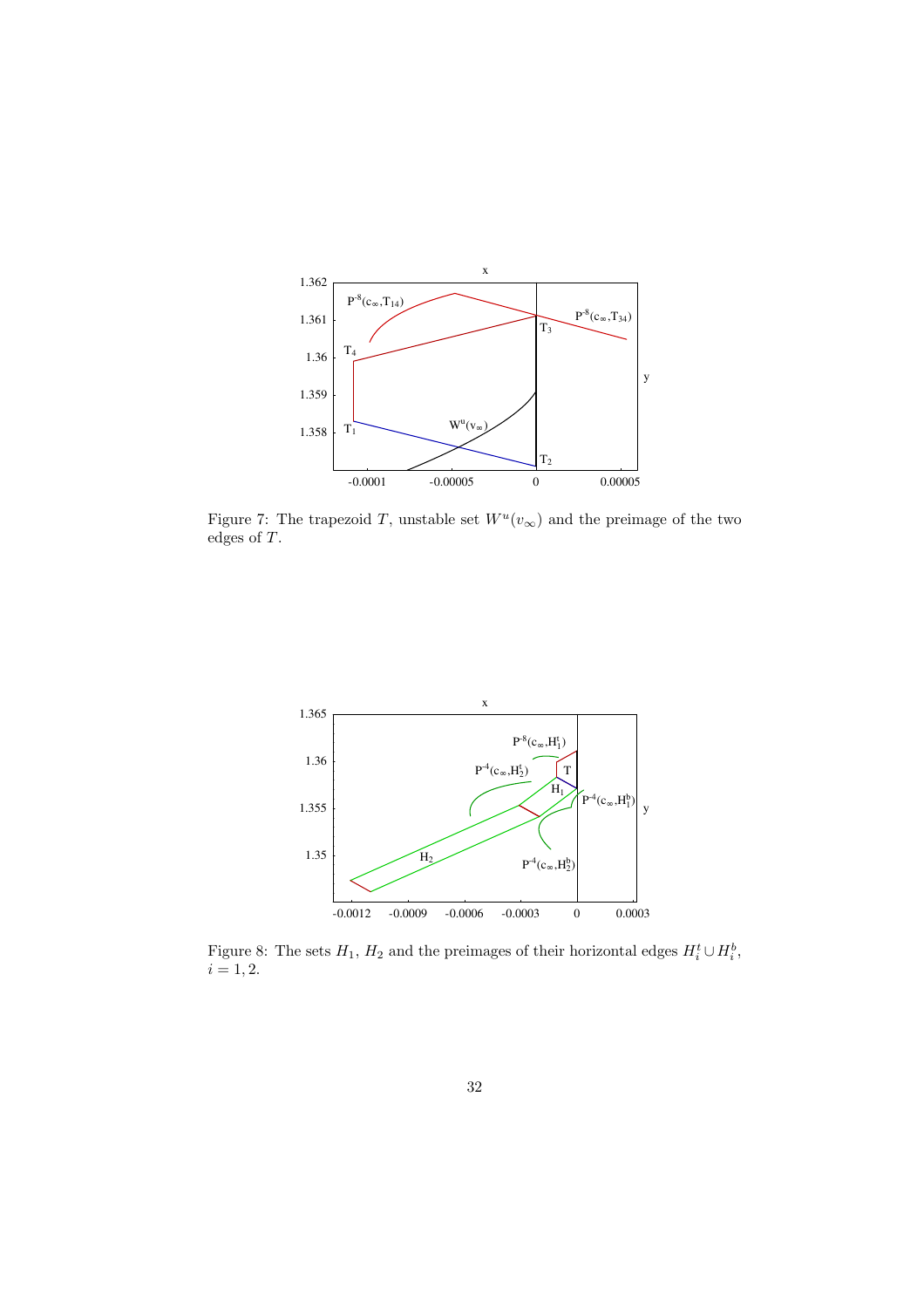is a nonempty set. Moreover, there exists  $v_1 \in W^u(v_\infty) \cap H_2^r$  such that  $D =$ [ $v_1, v_2$ ]. We will show that  $[v_1, v_2] \subset H_2$ . Assume it is not the case, i.e. there exists  $v_3 \in [v_1, v_2]$  such that  $v_3 \in N \setminus H_2$ . Hence,  $v_3$  and  $v_2$  lie in two disjoint components of  $N\backslash H_2^r$ . Then, there exists  $v_4 \in W^u(v_\infty) \cap H_2^r$  such that  $[v_4, v_2] \subsetneq$  $[v_3, v_2] \subsetneq [v_1, v_2]$ . This contradicts the choice of  $v_1$ .

We have shown that  $[v_1, v_2] \subset H_2$ ,  $v_1 \in H_2^r$  and  $v_2 \in H_2^l$ . Since  $[v_1, v_2]$  is a connected part of the one-dimensional manifold, it follows that there exists a continuous function  $f : [-1,1] \rightarrow H_2$  such that  $f([-1,1]) = [v_1, v_2]$ . This completes the proof. Observe also that  $[v_1, v_2]$  has an empty intersection with  $H_2^t$  and  $H_2^b$ , hence it is a proper disk.

#### 9.3 Technical data.

In order to compute Poincaré maps P and  $\Pi$  with their partial derivatives and time translations  $\Phi_M$ ,  $\Phi_H$ , we used the interval arithmetic [9, 14], set algebra and the Lohner algorithms [11, 22] developed at the Jagiellonian University by the CAPD group  $[2]$ . The C++ source files of the program with an instruction how it should be compiled and run are available at [17]. All computations were performed with the Pentium IV, 3GHz processor and 512MB RAM under Mandriva Linux 2006 with gcc-4.0.1 and MS Windows XP Professional with gcc-3.4.4. The computations took approximately 65 minutes.

#### References

- [1] G. Alefeld, Inclusion methods for systems of nonlinear equations the interval Newton method and modifications, in Topics in Validated Computations, J. Herzberger (Editor), Elsevier Science B.V., 1994, pages 7–26
- [2] CAPD Computer Assisted Proofs in Dynamics group, a C++ package for rigorous numerics, http://capd.wsb-nlu.edu.pl.
- [3] F. Dumortier, Local study of planar vector fields: singularities and their unfoldings, in Structures in Dynamics, H. Broer et al. (Editors), North-Holland, pp. 161–241.
- [4] F. Dumortier, S. Ibáñez, and H. Kokubu, New aspects in the unfolding of the nilpotent singularity of codimension three, Dynam. Syst. 16 (2001), 63–95.
- [5] F. Dumortier, S. Ibáñez, and H. Kokubu, Cocoon bifurcation in three dimensional reversible vector fields, Nonlinearity 19 (2006), 305–328.
- [6] F. Dumortier, P. Rodrigues, and R. Roussarie, Germs of Diffeomorphisms in the Plane, Lect. Notes Math., Vol. 902, Springer-Verlag, 1981.